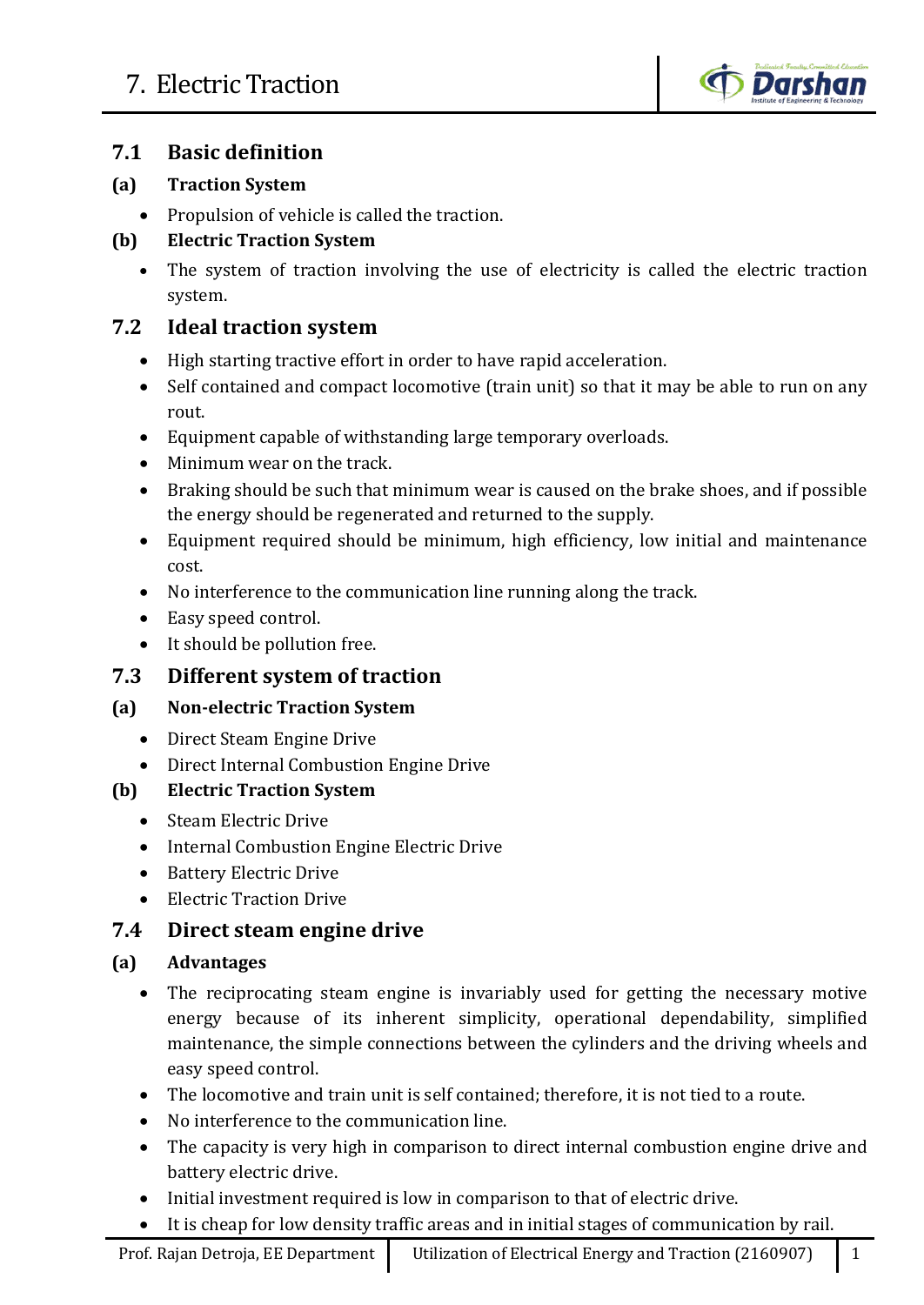

### **(b) Disadvantages**

- Because of difficulty of installing a condenser on a locomotive, the steam engines employed are of non-condensing type, therefore, efficiency is very poor (6 to 8%).
- Adequate supplies of feed water at regular intervals are required.
- The over-load capacity of steam locomotive is limited.
- Steam locomotive has to carry sufficient quantity of coal and water.
- Limited availability and cruising range (160 km) due to water, coal and necessary to clean the ash pan.
- Performance of steam locomotive is governed by the rate of firing coal. (1 man can maintain a firing rate of about 2 tonne/hour for short periods and 2 fire men it may be about 2.7 tonne/hour)
- More number of crew (one driver and two fire men) are required, therefore, wage bill is increased.
- Expensive and costly equipment, such as coaling cranes, ash and fire cleaning pits, water supply plants is required. The maintenance of these facilities also costs money.
- Steam locomotive requires more repair costs.(boiler)
- Larger size of running sheds and workshops are required.
- It is not clean drive.
- Steam locomotive cannot be put into service at any moment as time is required for steam rising.
- Driving wheels are very close; hence more concentrated adhesive weight is required.
- Causes considerable wear due to unbalanced reciprocating parts and corrosion of steel structures by the smoke emitted.
- Speed is limited.
- It cannot be employed for underground railways.
- It is not possible to have acceleration and retardation with steam engine drive as high as with electric drive. Steam engine drive is, therefore, not suitable for urban or suburban services where distance between stations is small.

## **7.5 Direct internal combustion engine drive**

## **(a) Advantages**

- It is widely employed for road transports (buses, trucks, cars etc.).
- The efficiency of internal combustion engine at its normal speed is about 25%.
- It is self contained unit.
- Speed control and braking system employed is very simple.
- It is cheap drive.

## **(b) Disadvantages**

- Its overload capacity is limited and even 10% of overloading may result in stalling of the engine.
- As torque exerted by an internal combustion engine is approximately constant.
- Speed control is possible only by employing a gear box.
- It is not suitable for heavy railway work.
- The life of propulsive equipment is much shorter than that of electrical equipment.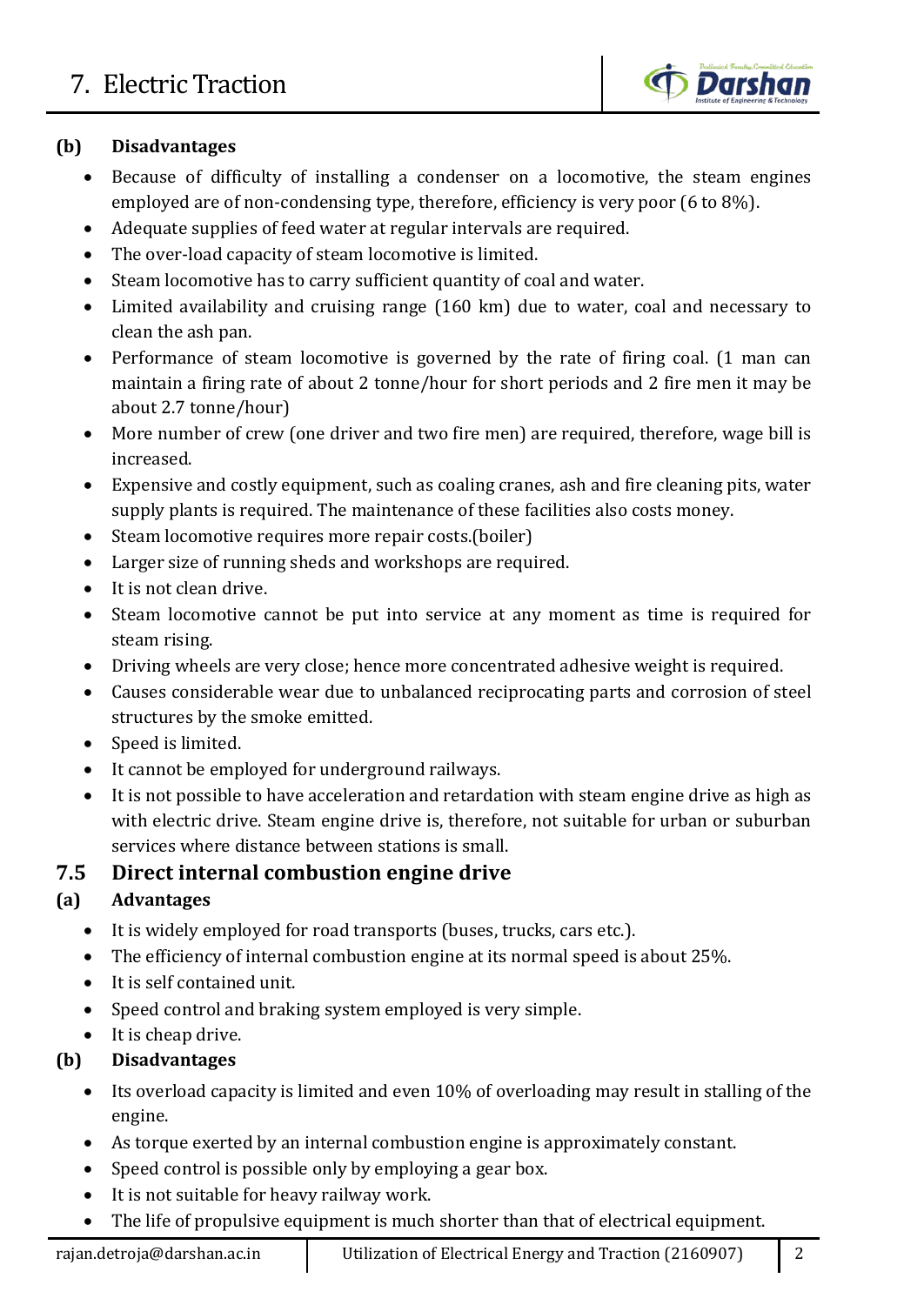

- The maintenance and running costs are higher.
- Since the fuel oil is to be imported in our country.
- The oil engine bus accommodates slightly less passengers than the trolley bus.
- It has no starting torque and must be started by some auxiliary means such as compressed air or electrically.

#### **7.6 Steam electric drive**

- A few locomotives employing steam turbine for driving a generator used for supplying current to electric motors have been built for experimental purposes.
- Such locomotives have not been put into general use because of some mechanical difficulties and complications.
- **7.7 Internal combustion engine electric drive (diesel engine electric traction)**
	- In this drive the reduction gear and gear box are eliminated as the diesel engine is to drive the dc generator coupled to it at a constant speed.
	- This type of drive has found considerable favour for railway work and locomotive of this type are becoming widely used.

#### **(a) Advantages**

- No modification of existing track is required for conversion from stem traction to diesel engine electric traction.
- Initial investment required is low as no overhead structure distribution system and equipment is required.
- The diesel engine electric vehicle can accommodate more passengers than the steam engine vehicle and because of its higher acceleration and braking retardation.
- Power loss in speed control is very low because it can carry out by the field control of generator.
- The locomotive and train is a self contained unit.
- The maintenance cost is fairly heavy but the time spent in maintenance and overhaul is very less (only 5 to 10 % of its working day). Hence such a locomotive is available for hauling for almost 6.5 days in a week for 24 hours duty.
- It can be put into service at any moment.
- Overall efficiency is greater than that of steam locomotives (about 25%).

#### **(b) Disadvantages**

- Its overload capacity is limited.
- Life of the diesel engine is comparatively shorter.
- Special cooling system required for cooling the diesel engine in addition to motorgenerator set.
- The dead weight of such locomotive is more. It requires more axles.
- Running and maintenance costs are high.
- Since the fuel oil is to be imported in our country.
- For the same power output diesel electric locomotive is costlier than steam or electric locomotive.
- Regenerative braking cannot be used.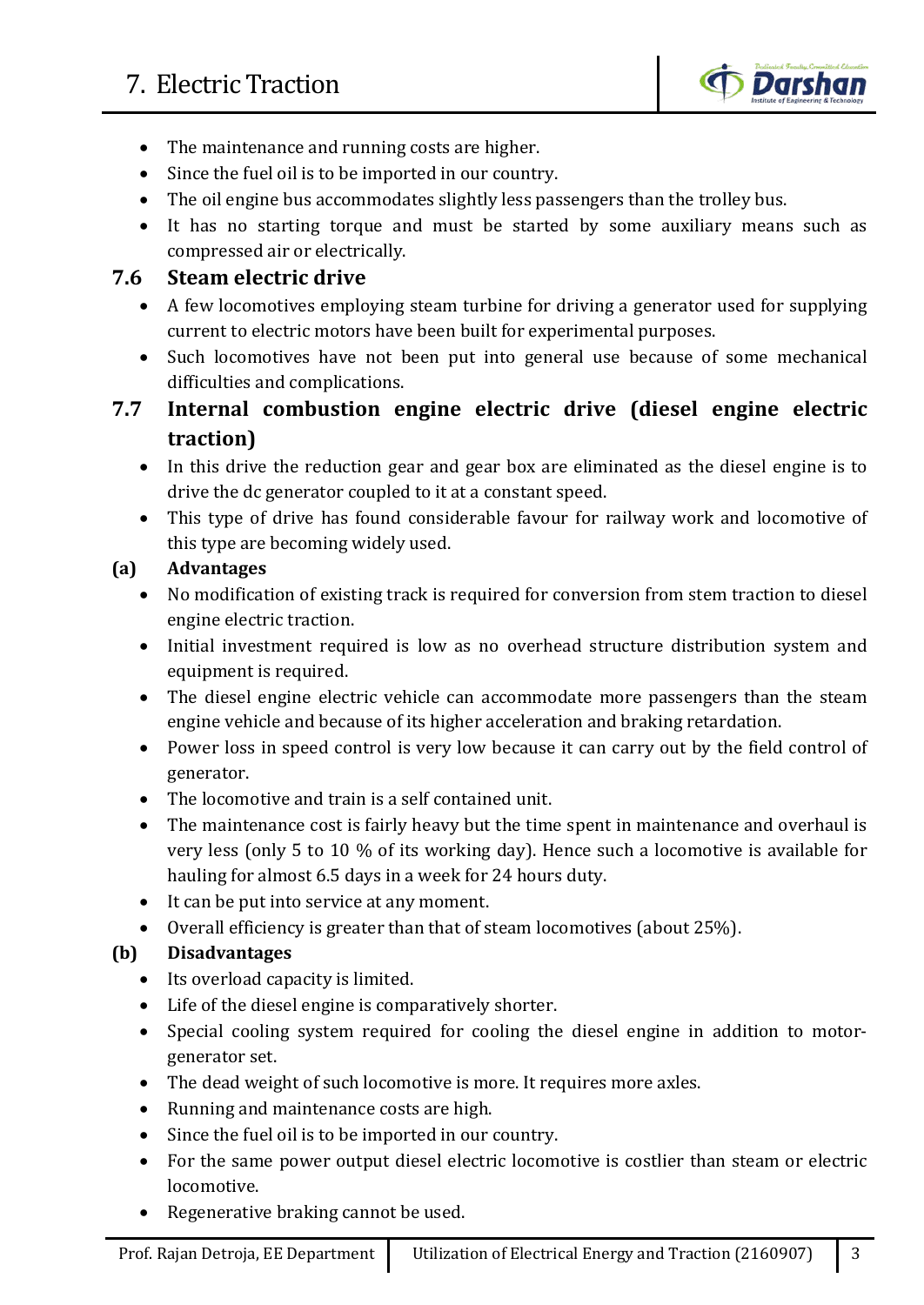

### **7.8 Battery electric drive**

- In this drive the locomotive carries the secondary batteries which supply power to dc motors employed for driving the vehicle.
- It is used for local delivery of good in large towns with maximum daily run of 50 to 60 km.
- Battery driven vehicle is easy to control, very convenient to use, and absence of fumes.
- Small capacity of the batteries and the necessity for frequent charging, speed range is also limited.

## **7.9 Electric traction drive**

• In this system of traction the vehicle draws electric energy from the distribution system fed at suitable points from either a central power station or substations.

## **(a) Advantages**

- It is cleanest of all other types of systems of traction. Due to this only it is ideally suitable for the underground and tube railways.
- No water and coaling depots are required in electric drive.
- Ancillary equipment, such as coaling cranes, ash and fire cleaning pits, water supply plans, is not required. Size of running sheds and workshops is comparatively smaller.
- The electrical energy required for lights and fans of the train can be drawn from the lines directly and therefore, there is no need of providing generators.
- Batter speed control.
- Rapid acceleration and braking retardation.
- Larger passenger carrying capacity.
- An electric locomotive requires much less time for maintenance and repairs than a steam locomotive and such vehicles can, if desired, be kept in service for 95% or more of the working day.
- Maintenance and repair cost is about 50% of that of steam locomotive.
- The electric locomotive can be put into service immediately whereas steam locomotives takes about two hours to get up steam.
- There is no damage to the plant, equipment and building due to corrosive smoke fumes because of absence of unwanted gases and fire hazards.
- It is most economical in areas of high traffic density particularly if electrical energy is cheap.
- The vibrations in electrically operated vehicles are less as the torque exerted by the electric motors is continuous.
- The coefficient of adhesion is batter in electric traction than the steam traction. Due to this ratio of weight to output kW of locomotive is reduces improvement in riding qualities and reduction in wear and tear of the track.
- Electric equipment can withstand large temporary overloads and can draw relatively large power from the distributing system.
- Electric traction helps in saving of high grade coal which is limited in quantity in our country.
- Power requirement for railway electrification has been of the order of 50 kW/track km.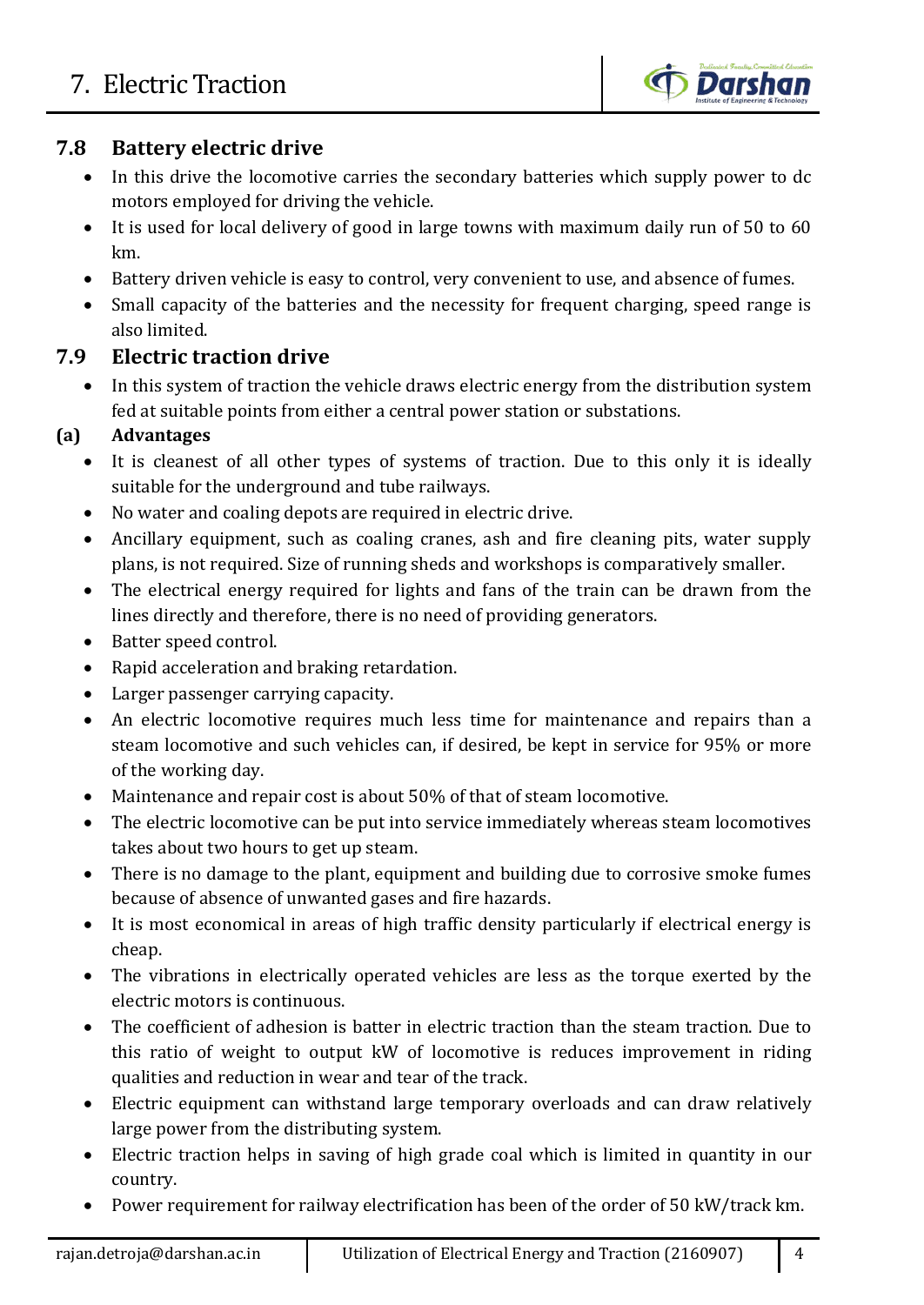# 7. Electric Traction



- Railway electrification encourages rural electrification as no special transmission line has to be run for this purpose.
- Electric braking is superior to mechanical braking because of less wear on brake shoes, wheels and track.
- In case of steam traction break blocks and wheels are likely to overheat on continuous grades and sometimes trains have stopped for allowing these brake blocks and wheels to cool down but in case of electric traction it is not so.

#### **(b) Disadvantages**

- It involves a heavy initial cost for the power supply system.
- Statutory regulations, concerning leakage currents from overhead conductors and the voltage drop in the track rails have to be complied with.
- Failure of power supply for a few minutes may paralyse the whole system.
- Steam locomotives can use their steam for heating the compartments in cold weather very cheaply.
- Electric traction system is tied up to only electrified routes.
- In case of ac traction the communication lines running along the track experience considerable interference from the power lines.
- Additional equipment is required for regeneration. In case of dc series motor regeneration is not simple process.
- In cold countries a service locomotive is required to run up and down the line in order to prevent the formation of a layer of ice on the conductor rails.

| S. No. | <b>Traction System</b>                              | <b>Efficiency</b> |
|--------|-----------------------------------------------------|-------------------|
|        | Steam Locomotive                                    | $5 - 7%$          |
| 2.     | Gas Turbine Electric Locomotive                     | 10%               |
| 3.     | Diesel Electric Locomotive                          | 25-30%            |
| 4.     | Electric Locomotive with Thermal Power Plant        | 34-36%            |
| 5.     | Electric Locomotive with Hydro-Electric Power Plant | $40 - 42%$        |

*Table 7.1 Efficiencies of Different Types of Locomotives*

#### **7.10 Systems of track electrification**

- **(a) The DC System**
- **(b) The Single Phase AC System**
- **(c) The Three Phase AC System**
- **(d) The Composite System**
	- Single Phase Three Phase System or Kando System
	- Single Phase DC System

#### **7.11 The DC system**

- In this system, D.C. series motors used for getting the necessary motive power, D.C. compound motors are also used for tramways and trolley buses where regenerative braking can be utilized.
- The operating voltage is from 600 V to 750 V for tramway and suburban railways and from 1500 V to 3000 V for mainline service.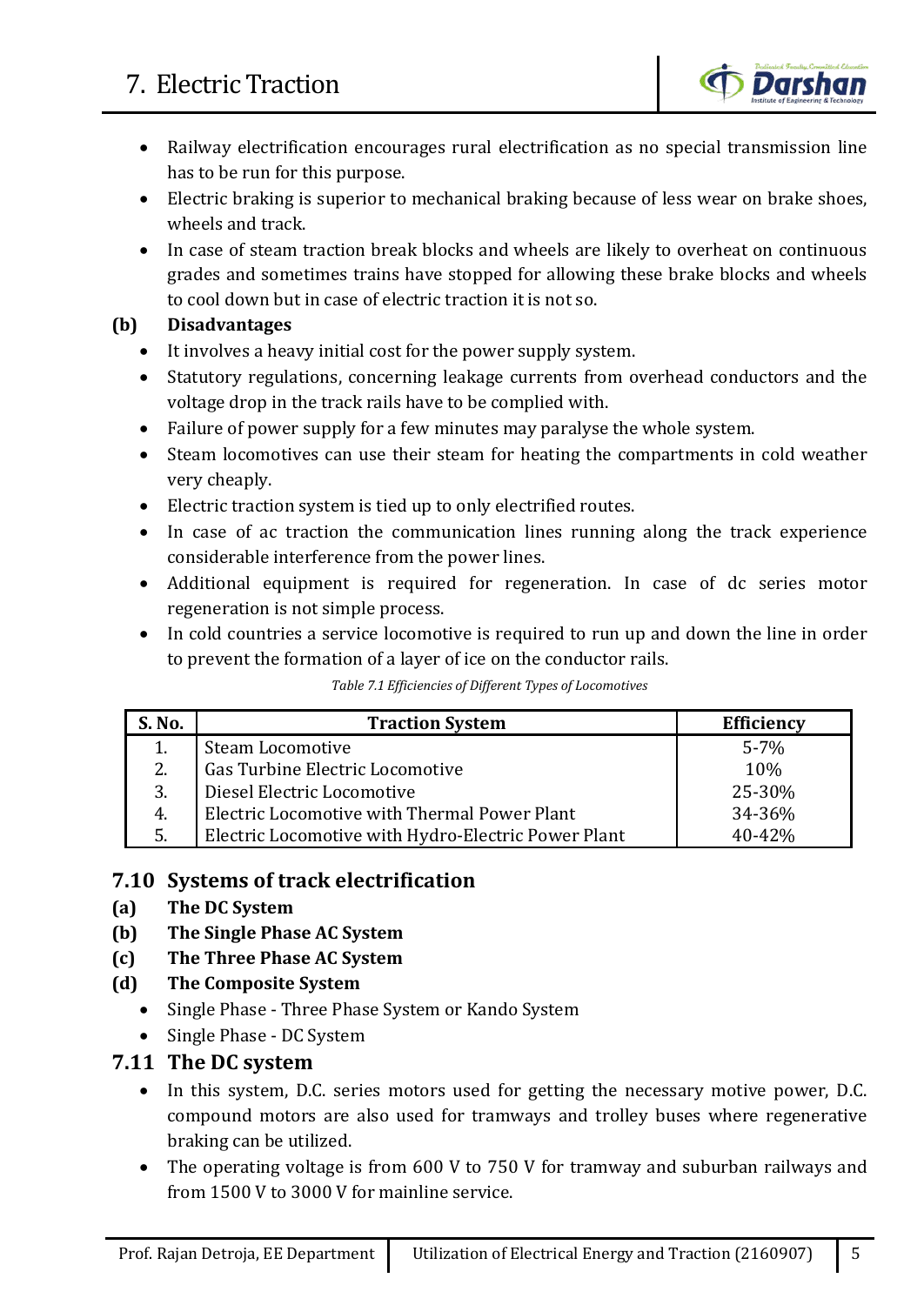# 7. Electric Traction



*Table 7.2 DC System*

| <b>S. No.</b> | <b>Operating Voltage in Volts</b> | <b>Spacing between</b><br><b>Sub-Station in km</b> | Application               |  |
|---------------|-----------------------------------|----------------------------------------------------|---------------------------|--|
|               | 600                               | $3$ to 5                                           | Tramways, Trolley Bus     |  |
|               | 1500 to 3000                      | 30 to 40                                           | <b>Main Line Services</b> |  |

• The distribution system consists of one contact wire in case of tramways and two contact wires in case of trolley buses.

• The spacing of sub-stations depends upon the operating voltage and the traffic density of the route.



*Figure 7.1 DC System*

#### **(a) Advantages**

- DC series motor has better speed torque characteristics and smooth speed control.
- It offers high starting torque.
- It has low maintenance cost.
- Smaller weight per kW output.
- Batter speed control.
- Efficient braking system.

#### **(b) Disadvantages**

- This system has high cost of sub-station due to converting equipments.
- More number of sub-stations is required as they are spaced at shorter distance.
- Additional equipments like negative boosters are also required to maintain return voltage within specified limit.

## **7.12 The single phase AC system**



*Figure 7.2 Single Phase AC System*

- In single phase AC system ac series motors are used for getting necessary motive power.
- The voltage employed for distribution network is 15 to 25 kV at  $6\frac{2}{3}$  or 25 Hz, which is stepped down on locomotive to a low voltage suitable for supplying to single ac series motor.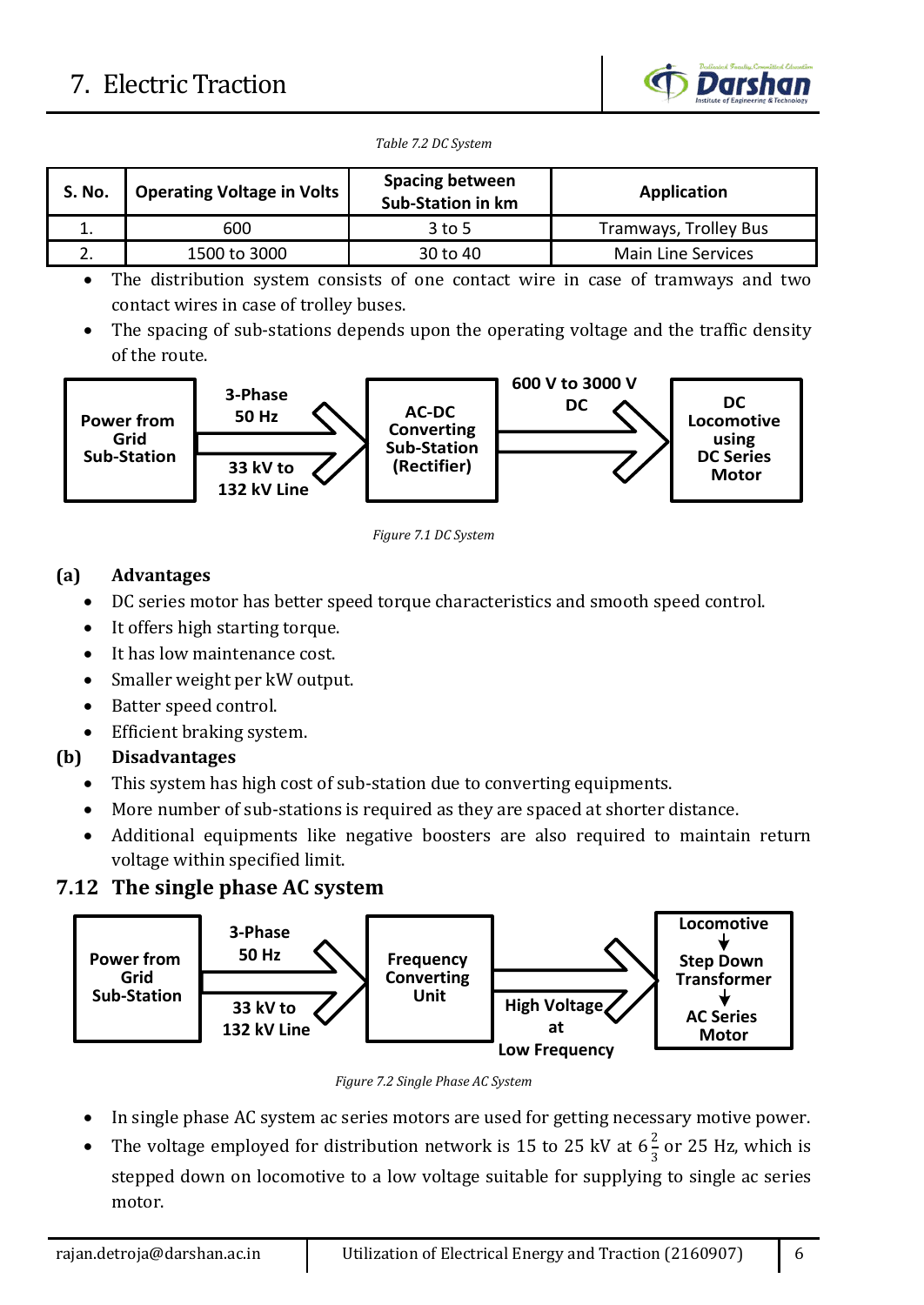

- The spacing of substation is 50 to 80 km.
- The change of supply frequency become necessary because of
	- o Batter performance.
	- o Improves its commutation properties, power factor and efficiency.
	- o Reduces the line reactance and hence the voltage drop.
- AC single phase system is invariably adopted for main line service.

### **7.13 The three phase AC system**

- In this system 3-phase induction motor operating at 300 to 3600 V and low frequency are employed for getting the required motive power.
- The 3-phase induction motor
	- o Simple
	- o Robust in construction
	- o High operating efficiency
	- o Automatic regenerative braking without required any additional equipment.



*Figure 7.3 Three Phase AC System*

- **Drawbacks** 
	- o Low starting torque
	- o High starting current
	- o Two overhead contact wires

## **7.14 The kando system (single phase to three phase system)**

- In this system single phase high voltage (25 kV) at normal supply frequency is used to distribute power.
- The locomotive which carries a phase convertor which converts single phase AC to three-phase AC. The three-phase power is then fed to three-phase induction motors for getting necessary motive force.
- In this system only one contact wire of overhead system which is overcome the disadvantage of 3 phase AC system
- This system was adopted in Hungary in 1932.



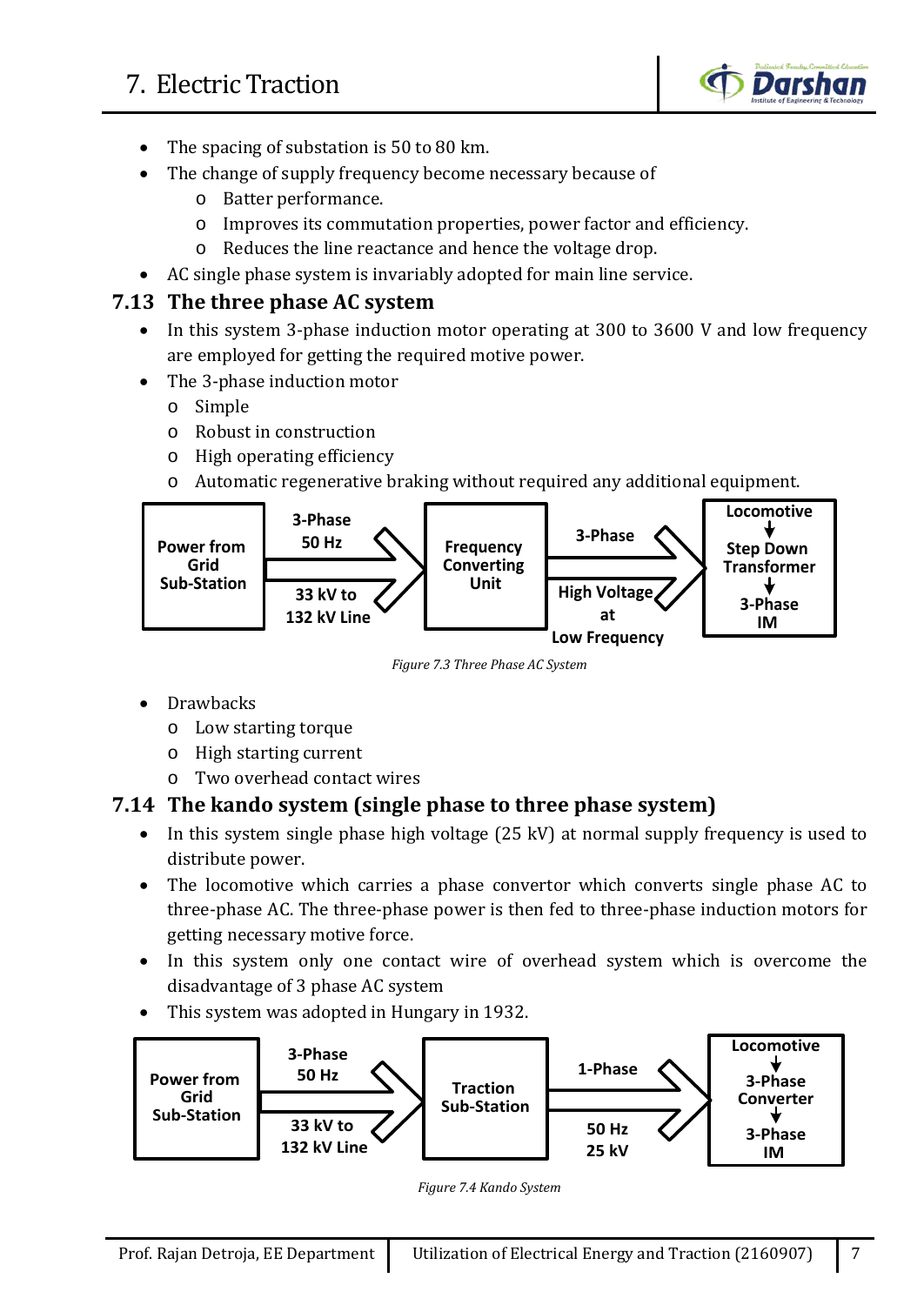## **7.15 The single phase AC to DC system**

- In this system of track electrification single phase AC 25 kV at normal frequency is fed to overhead distribution.
- The AC locomotive carries transformer to step down high input voltage and rectifying equipments to convert AC into DC This system is adopted in India for track electrification.
- This system becomes most popular because of various salient advantages over other systems particularly DC system.
- This system has got numerous advantages over dc system
	- o The line current for a given demand of power is reduced on account of high system voltage
	- o On account of high voltage the substations can be spaced at longer distances (50 to 80 km) whereas the substations are spaced at 12 to 30 km in case of 3000 V DC system and at 5 to 12 km in case of 1500 V DC system.
	- o Since the dc series motors having ideal traction characteristics are employed in this system for getting the required propelling power, therefore, this system have got the advantages of the dc system.



*Figure 7.5 Single Phase AC to DC System*

## **7.16 Comparison of DC and AC system of railway electrification from the point of view of main line and suburban line railway service**

#### **(a) Main Line Railway Service**

- The essential requirements of main line railway service are :
	- o Higher maximum speed. (*Vm*)
	- o Minimum cost of track electrification.
- Single phase AC system is preferred for main line service because of following features
	- o 25 kV overhead systems reduce conductor section and hence simplified structure design due to high voltage.
	- o Higher spacing of sub-station reduces number of sub-station and increases flexibility of selecting cheaper, land Maintenance cost is less due to cheap and efficient equipment of AC system.

## **(b) Sub-urban Railway Service**

- The essential requirements of sub-urban railway service are :
	- o Rapid acceleration and retardation rates due to frequent starting and stopping.
	- o Motor performance should not affected by voltage fluctuations.
	- o Less chances of interference in the telecommunication lines running along the track.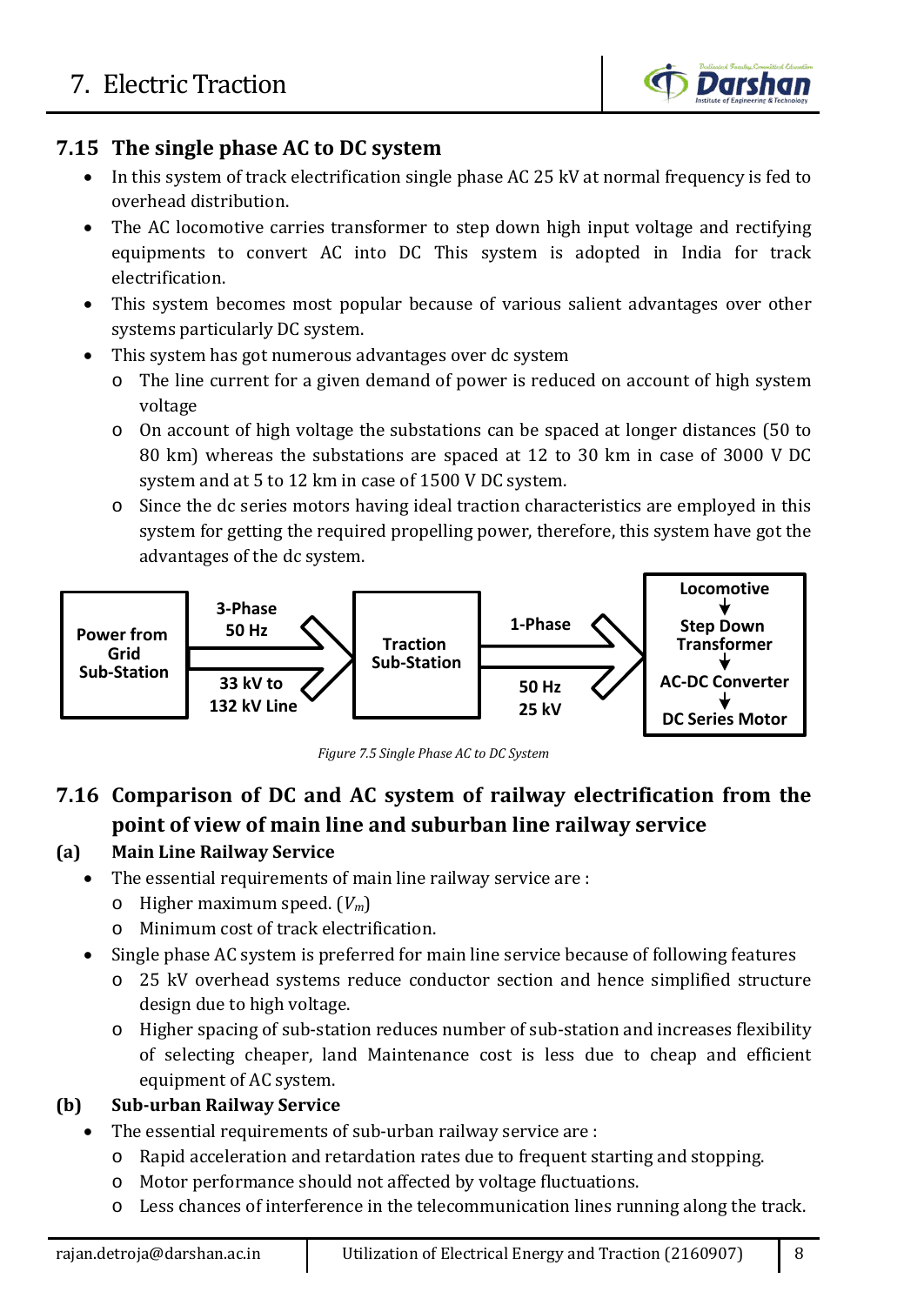

- The above requirements can be fulfill by DC system and hence invariably adopted for sub-urban services considering following facts :
	- o For similar conditions the energy consumption in dc system is less as compared with that in AC system.
	- o The DC locomotive and motor coach equipments are lighter in weight, cheaper in initial and maintenance cost and efficient.

| <b>DC Traction</b><br><b>Factor</b> |                                                                                             | <b>AC Traction</b>                                             |  |  |
|-------------------------------------|---------------------------------------------------------------------------------------------|----------------------------------------------------------------|--|--|
| Motor                               | DC series motor.                                                                            | AC series motor.                                               |  |  |
| Performance<br>Good performance.    |                                                                                             | Not as good as that used for DC<br>traction.                   |  |  |
| <b>Starting</b><br>torque           | More.                                                                                       | Less.                                                          |  |  |
| Speed<br>control                    | The speed control of DC series Motor is<br>limited.                                         | Wide range of speed control is<br>Possible.                    |  |  |
| Interference                        | DC system causes less interference with<br>Communication lines.                             | It will produce more interference with<br>Communication lines. |  |  |
| Overhead<br>distribution            | Heavier and more costly Comparatively.                                                      | Lighter and less costly.                                       |  |  |
| <b>Substations</b>                  | The number of substations required for<br>a given track distance on DC traction is<br>More. | The number of substations required in<br>AC traction is less.  |  |  |
| Weight of cu                        | Weight of cu required per track km is<br>more.                                              | Weight of cu required per track km is<br>less.                 |  |  |
| Application                         | Tramway, Trolley bus.                                                                       | Main Line Service.                                             |  |  |

#### *Table 7.3 Comparison of DC and AC Traction*

#### **7.17 Current collectors for overhead system**

- Electric current collectors are used by trolleybuses, trams, electric locomotives or EMUs to carry electrical power from overhead lines or electrical third rails to the electrical equipment of the vehicles. Those for overhead wires are roof-mounted devices; those for third rails are mounted on the bogies.
- Typically, they have one or more spring-loaded arms that press a collector or contact shoe against the rail or overhead wire. As the vehicle moves, the contact shoe slides along the wire or rail to draw the electricity needed to run the vehicle's motor.
- The current collector arms are electrically conductive but mounted insulated on the vehicle's roof, side or base. An insulated cable connects the collector with the switch, transformer or motor. The steel rails of the tracks act as the electrical return.
- Electric vehicles that collect their current from an overhead line system use different forms of one- or two-arm pantograph collectors, bow collectors or trolley poles. The current collection device presses against the underside of the lowest wire of an overhead line system, which is called a contact wire.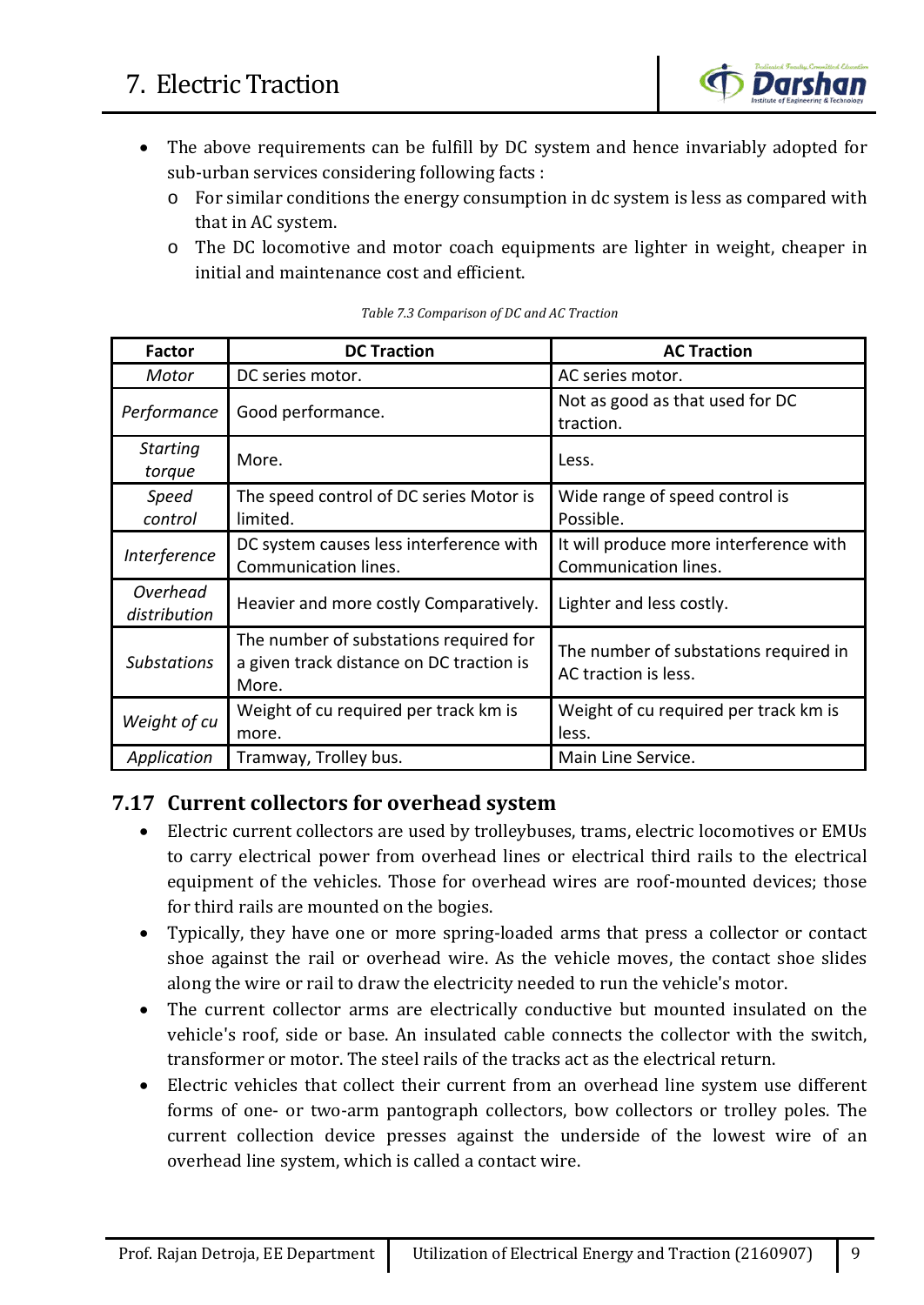# 7. Electric Traction

• Most overhead supply systems are either DC or single phase AC, using a single wire with return through the grounded running rails. Three phase AC systems use a pair of overhead wires, and paired trolley poles.

**Darshan** 

## **(a) Trolley Collector**

- The trolley collector is universally employed with tramways and trolley buses.
- This consists of grooved gun metal wheel or grooved slider with carbon insert carried at the end of a long pole. The other end of this pole is hinged to a swiveling base fixed to the roof of the vehicle.
- Draw back particularly with trolley wheel collector is that there poor contact between wheel and trolley wire, It can't be operate in either direction of motion.
- The trolley collector is suitable for comparative low speed (say 24 to 32 kmph) beyond this speed there is every possibility of its jumping off the trolley wire.

## **(b) Bow Collector**

- The bow collector is also employed for collecting the current with tramways.
- The bow collector consists of light metal strip or bow 0.6 to 0.9 meter wide pressing against the trolley wire and attached to a framework mounted on the roof of vehicle.
- In order to avoid jumping off the trolley wire at high speeds, it is desired that the wire be accurately located above the track and staggered about 15 cm to each side of center line to avoid the wearing of the groove in the contact strip.



*Figure 7.6 Bow Collector*

## **(c) Pantograph Collector**

- The pantograph is employed in railways for collection of current where the operating speed is as high as 100 or 130 kmph and the currents to be collected are as large as 2000 or 3000 A.
- Pantographs are mounted on the roof of the vehicles and usually carry sliding shoe for contact with the overhead trolley wire.
- The contact shoes are usually about 1.2 meter long. There may be a single shoe or two shoes on each pantograph.
- Material used for pantograph is often steel with sometimes, wearing used plates of copper or bronze inserted.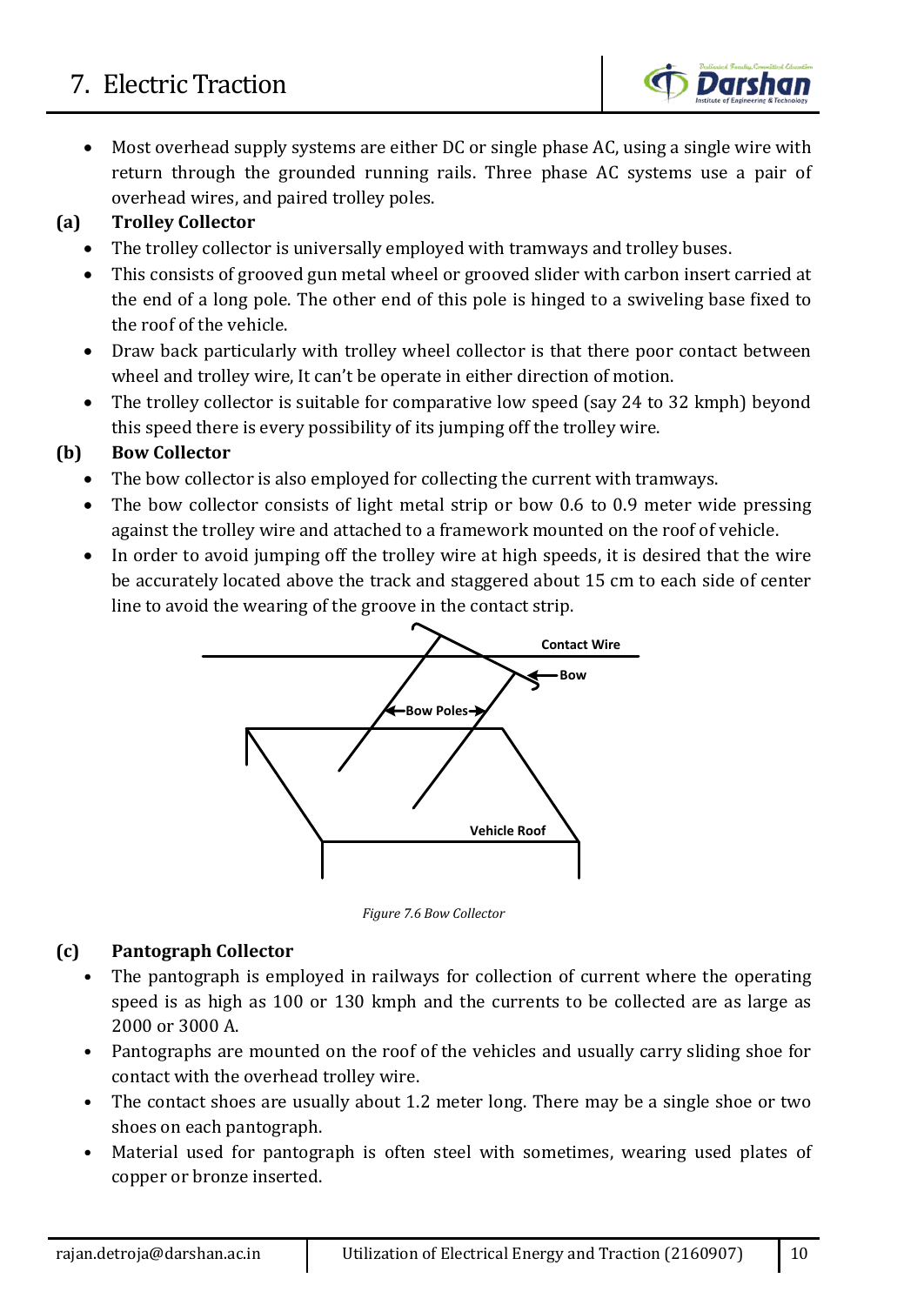# 7. Electric Traction



- The pressure varies from 5 to 15 kg. The pantograph is raised or lowered from the driver cab by one of the following methods or with some modification of it.
- Advantages over other types of the collectors. (i) It can operate in either direction of motion. (ii) There is no risk of leaving wire junction etc. (iii) The erection of the overhead network is very simple due to absence of points and grooved crossings required for bows. (iv) Its height can be varied from the drivers cabin by carrying out simple operations.



*Figure 7.7 Pantograph Collector*

#### **7.18 Typical speed-time curve for main line service**

- The Curve drawn between Speed and Time, taking Speed in km/hr on Y-axis and Time in Sec or min on X-axis is known as speed-time curve.
- It's give complete information of the motion of the train. (*Distance=Speed × Time*)
- Speed time curve mainly consists of
	- o Acceleration.
	- o Free Run or Constant Speed Run.
	- o Coasting.
	- o Retardation or Braking.

#### **(a) Acceleration**

- Constant Acceleration of Acceleration During Notching up
	- $\circ$  Nothing up period. (0 to t<sub>1</sub>)
	- o Current will remain constant.
	- o Supply voltage will be increase. (By cutting out the starting resistance)
	- o Tractive effort will remain constant.
	- o Acceleration will be constant.
- Speed curve Running or Acceleration on speed curve
	- $\circ$  Speed curve running period. (t<sub>1</sub> to t<sub>2</sub>)
	- o Voltage will be constant. (Approx.)
	- o Current will be decreasing and become constant.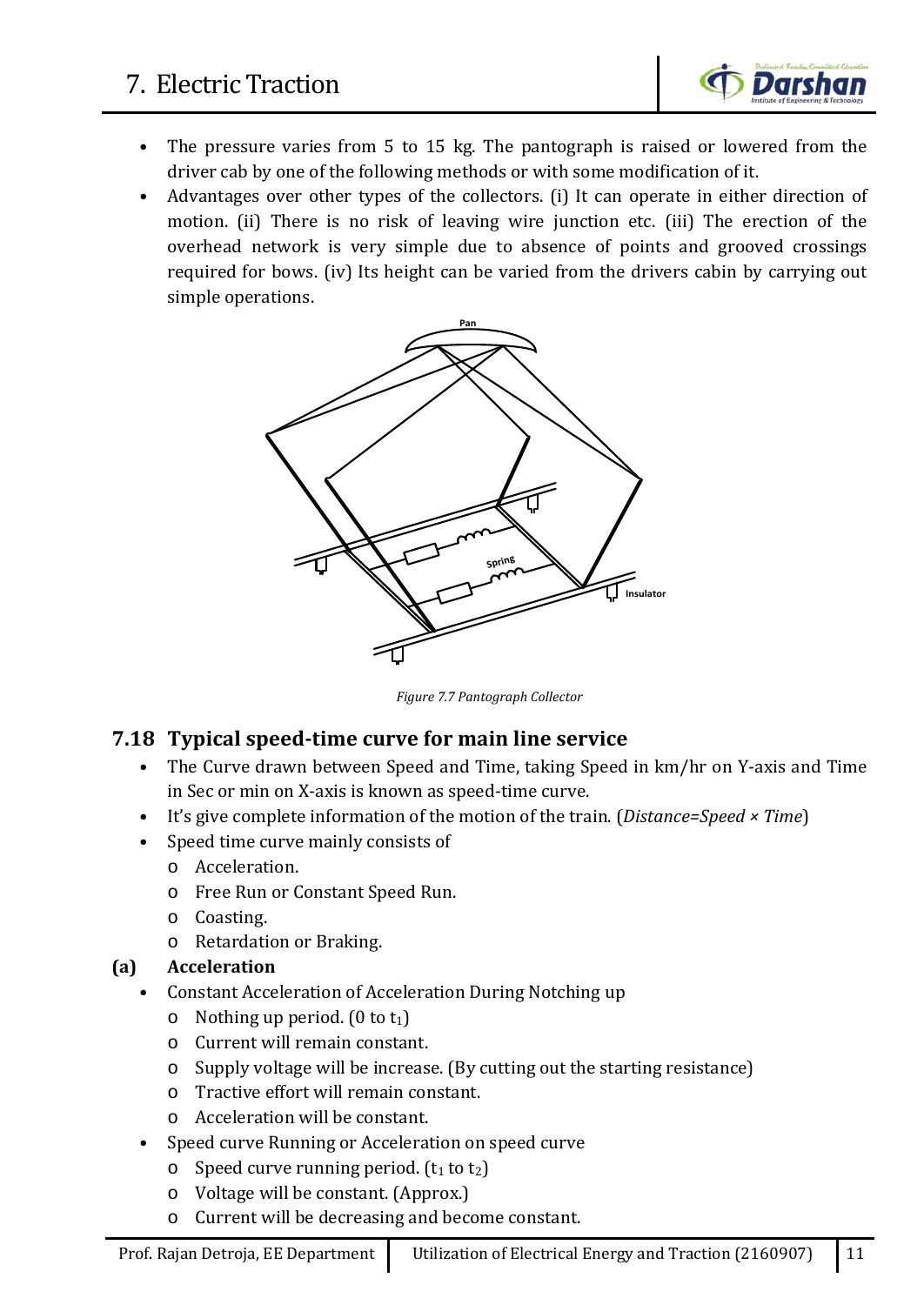

- o Acceleration will be decreases and finally become zero.
- o Tractive effort is equal to resistance to motion of train.



*Figure 7.8 Typical Speed-Time curve for Main Line Service*

#### **(b) Free Run or Constant Speed Run**

- Free run period.  $(t_2 \text{ to } t_3)$
- The train attains the maximum speed.
- During this period the train runs with constant speed and constant power is drawn.

#### **(c) Coasting**

- At the end of free running period ( $t_3$  to  $t_4$ ), power supply is cut off and the train is allowed to run under its own momentum.
- The speed of train starts decreasing on account of resistance to the motion of train.
- The rate of decrease of speed during coasting period is known as coasting retardation.

#### **(d) Retardation or Braking Period**

- At the end of coasting period  $(t_4 \text{ to } t_5)$ , the brakes are applied to bring the train to rest.
- During this period speed decreases rapidly and finally reduces to zero.

## **7.19 Typical speed-time curve for suburban and urban service**

#### **(a) Suburban Service**

- In this service the distance between the stops is little longer than urban service but smaller than main line service (between 1 to 8 km).
- Free run is not possible.
- Coasting is for comparatively longer period.
- Acceleration and retardation required are as high as for urban service.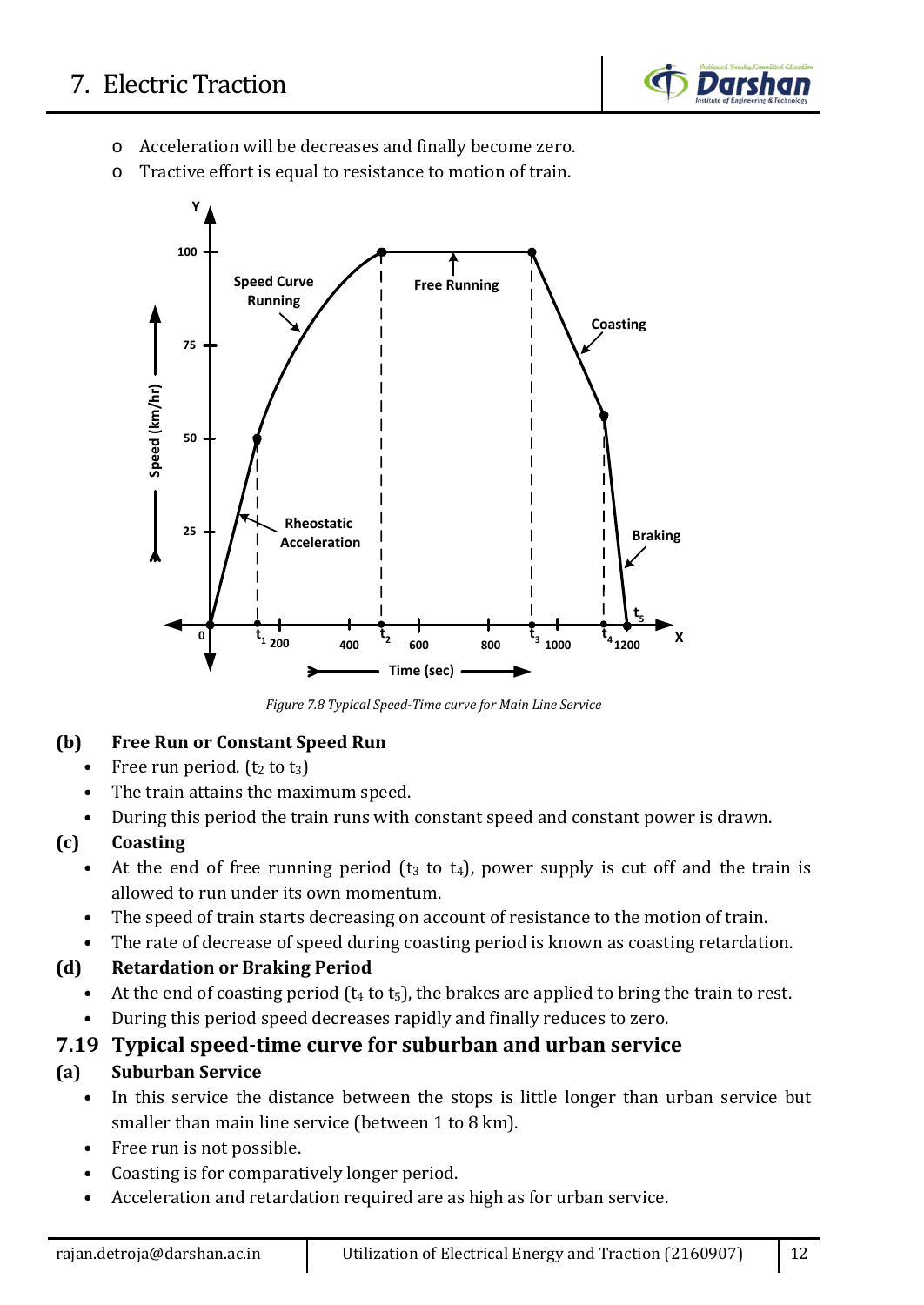



*Figure 7.9 Typical Speed-Time curve for Suburban Service*

#### **(b) Urban Service or City Service**

- In this service the distance between the stops is comparatively very short. (say 1 km or so)
- Time required for this run is very small.
- The acceleration as well as retardation is required to be high so that high average speed and short time run is obtained.
- Free run is not possible.
- Coasting period is also small.



*Figure 7.10 Typical Speed-Time curve for Urban Service*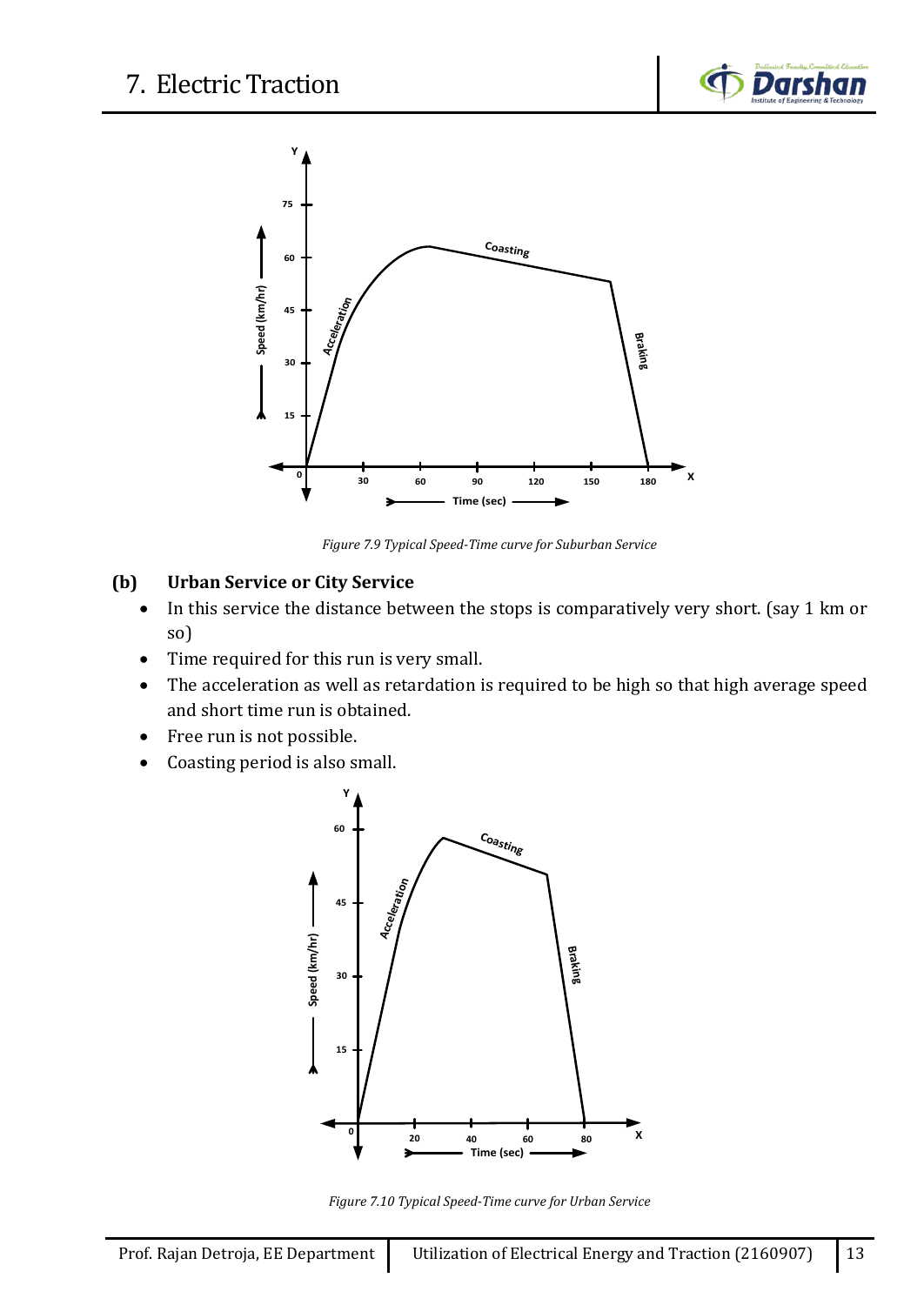

|  | Table 7.4 Characteristics of Various type of Services |  |  |
|--|-------------------------------------------------------|--|--|
|  |                                                       |  |  |

| S.<br>No. | Type of<br><b>Service</b> | <b>Acceleration</b><br>in kmphps | <b>Retardation</b><br>in kmphps | <b>Maximum</b><br>Speed in<br>kmph | <b>Distance</b><br>between<br><b>Stations in km</b> |
|-----------|---------------------------|----------------------------------|---------------------------------|------------------------------------|-----------------------------------------------------|
|           | Urban                     | 1.5 to 4.00                      | $3$ to $4$                      | 60                                 |                                                     |
|           | Suburban                  | 1.5 to 4.00                      | $3$ to $4$                      | 75                                 | 1 to 8                                              |
| 3.        | Main Line                 | 0.6 to 0.8                       | 1.5                             | 110                                | More than 10                                        |

### **7.20 Crest speed, average speed and schedule speed**

#### **(a) Crest Speed**

• The maximum speed attained by the vehicle during the run is known as crest speed.

### **(b) Average Speed**

• The distance covered between two stops divided by the actual time of run is known as average speed.

 $Average Speed = \frac{Distance \ between \ Stop}{Actual Time \ of \ run \ T}$ Actual Time of run,T

#### **(c) Schedule Speed**

The ratio of distance covered between two stops and total time of run including time of stop is known as schedule speed.

 $S$ chedule Speed  $=\frac{Distance\ between\ Stop}{Actual\ Time\ of\ run +\ Ston}$ 

Actual Time of run + Stop Tim

- Schedule Speed < Average Speed
- Difference is large in case of urban & sub-urban, negligibly small in case of main line service.

## **7.21 Factor affecting on schedule speed**

• The Schedule speed of a given is affected by the following factors:

## **(a) Effect of acceleration and Braking Retardation**

- For a given run and with fixed crest speed the increase in acceleration will result in decrease in actual time of run and therefore increase in schedule speed.
- Similarly increase in braking retardation will affect the schedule speed.
- Variation in acceleration and retardation will have more effect on schedule speed in case of shorter distance run in comparison to longer distance run.

#### **(b) Effect on maximum speed**

- For constant distance run and with fixed acceleration and retardation the actual time of run will decrease, and therefore schedule speed will increase with the increase in crest speed.
- The effect of variation in crest speed on schedule speed in considerable in case of long distance run.

## **(c) Effect on duration of stop**

- For a given average speed the schedule will increase by reducing the duration of stop.
- The variation in duration of stop will affect the schedule speed more in case of shorter distance run as compared to longer distance run.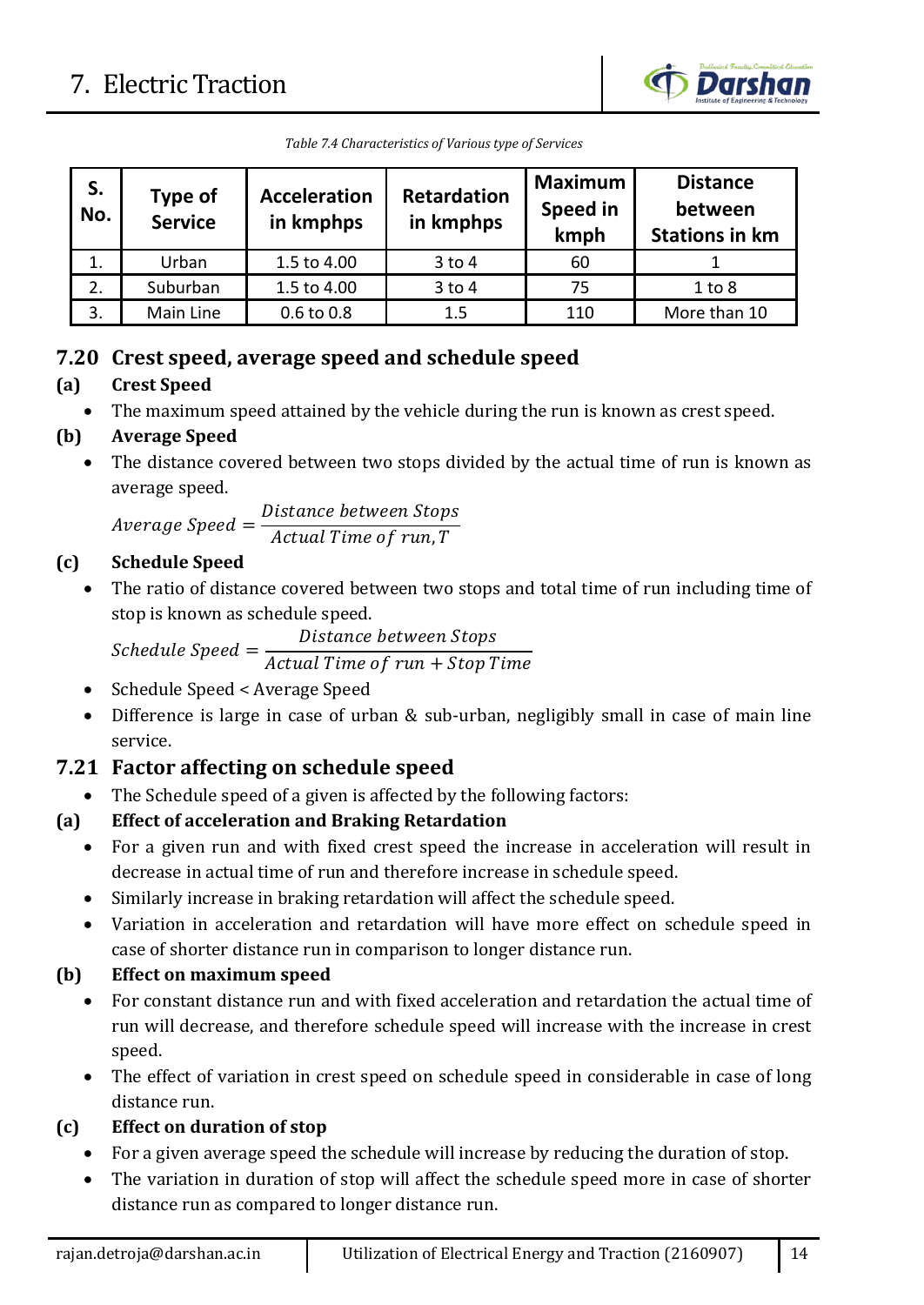

#### **7.22 Simplified speed-time curve**

- "Convert or Replace typical speed-time curve to simple geometric shaped curve is known as simplified speed-time curve."
- From these simplified curves, the relationships between acceleration, retardation, average speed and distance can be easily workout.
- Trapezoidal curve can be used for main line service and quadrilateral curve can be used for urban and sub-urban service.



*Figure 7.11 Approximate Trapezoidal Speed-Time Curves*



*Figure 7.12 Approximate Quadrilateral Speed-Time Curves*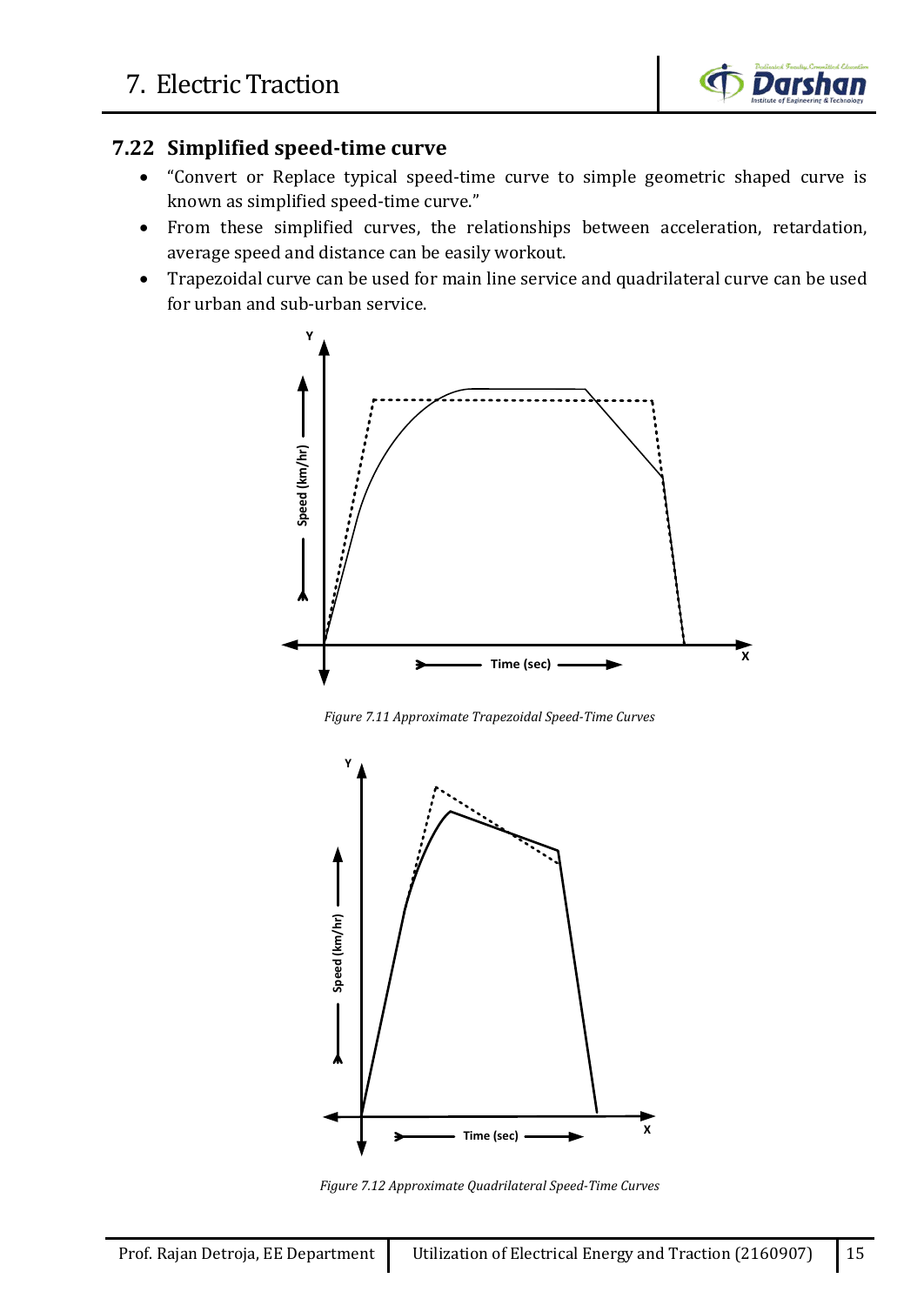

## **7.23 Calculation by trapezoidal speed-time curve**



*Figure 7.13 Trapezoidal Speed-Time Curves*

 $\alpha$  = Acceleration in kmphps  $\beta$  = Retardation in kmphps  $V_m = \text{Crest speed}$  in kmph  $T = Total$  time of run in sec

Time for Acceleration in sec,  $t_1 = \frac{V_m}{\alpha}$ Time for Retardation in sec,  $t_3 = \frac{V_m}{\rho}$  $=\frac{\mu}{\alpha}$ β =

Time for Free Run in sec,  $t_2 = T - (t_1 + t_3)$ 

$$
=T\cdot\!\left[\frac{V_m}{\alpha}\!+\!\frac{V_m}{\beta}\right]
$$

Total Distance of Run, in  $km(S) = Distance$  travelled during acceleration + Distance travelled during free run  $+$ Distance travelled during retardation

 $S = S_1 + S_2 + S_3$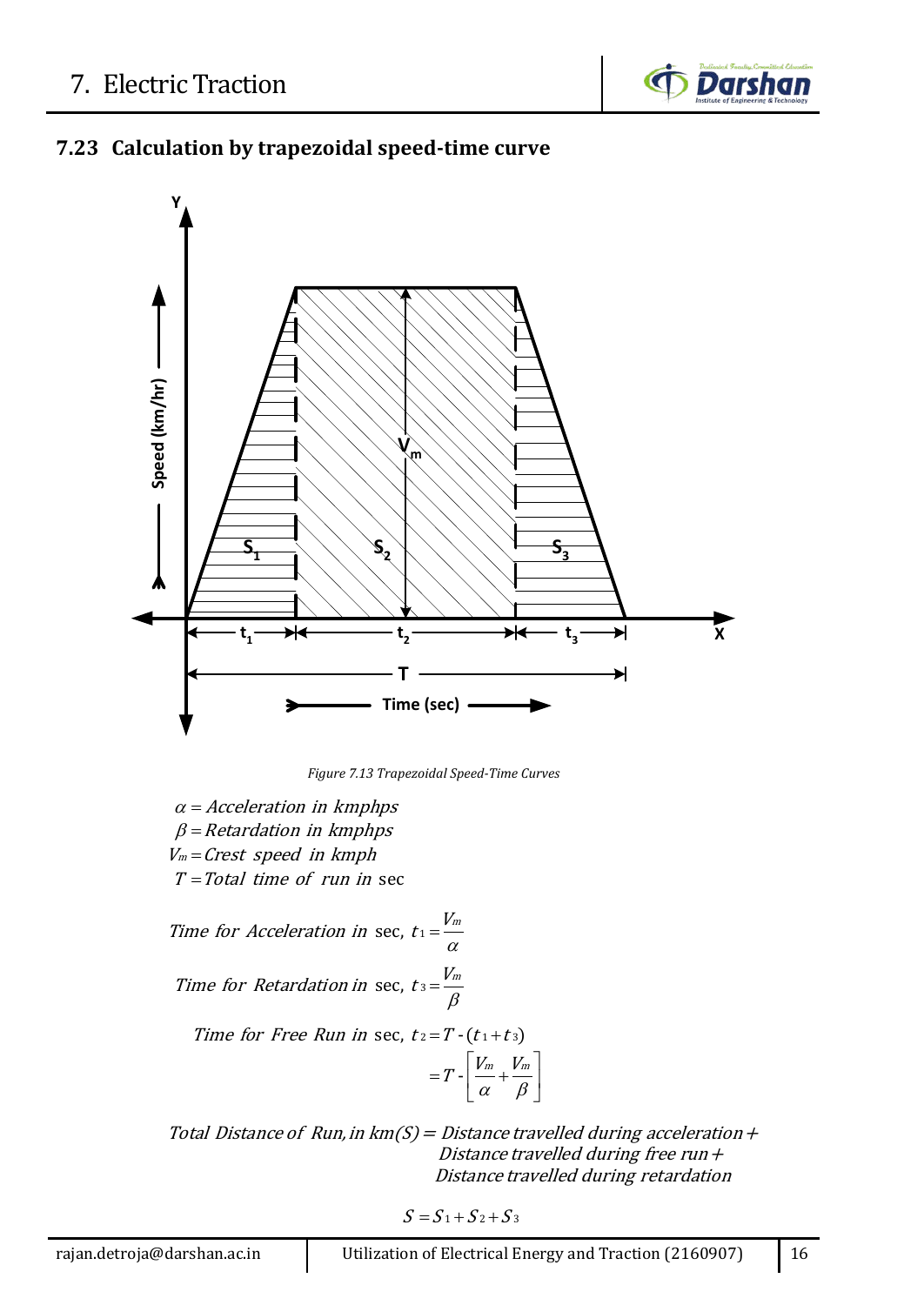

3

β

$$
S_{1} = \frac{1}{2} \frac{V_{m} t_{1}}{3600}
$$
\n
$$
put, t_{1} = \frac{V_{m}}{\alpha}
$$
\n
$$
S_{2} = \frac{V_{m} t_{2}}{3600}
$$
\n
$$
put, t_{2} = T - \left[ \frac{V_{m}}{\alpha} + \frac{V_{m}}{\beta} \right]
$$
\n
$$
S_{3} = \frac{1}{2} \frac{V_{m} t_{3}}{3600}
$$
\n
$$
put, t_{3} = \frac{V_{m}}{\beta}
$$
\n
$$
S_{1} = \frac{V_{m}^{2}}{\beta}
$$
\n
$$
S_{2} = \frac{V_{m}}{3600} \left[ T - \left( \frac{V_{m}}{\alpha} + \frac{V_{m}}{\beta} \right) \right]
$$
\n
$$
S_{3} = \frac{V_{m}^{2}}{\beta}
$$
\n
$$
S_{4} = \frac{V_{m}^{2}}{\beta}
$$
\n
$$
S_{5} = \frac{V_{m}^{2}}{7200\beta}
$$
\n
$$
S_{600} - \frac{V_{m}^{2}}{3600\alpha} - \frac{V_{m}^{2}}{3600\beta}
$$

*Now,*

$$
S = S_1 + S_2 + S_3
$$
  
\n
$$
= \frac{V_m^2}{7200\alpha} + \frac{V_m T}{3600} - \frac{V_m^2}{3600\alpha} - \frac{V_m^2}{3600\beta} + \frac{V_m^2}{7200\beta}
$$
  
\n
$$
= \frac{V_m^2}{\alpha} \left[ \frac{1}{7200} - \frac{1}{3600} \right] + \frac{V_m^2}{\beta} \left[ \frac{1}{7200} - \frac{1}{3600} \right] + \frac{V_m T}{3600}
$$
  
\n
$$
= \frac{V_m^2}{\alpha} \left[ \frac{1}{7200} \right] + \frac{V_m^2}{\beta} \left[ \frac{1}{7200} \right] + \frac{V_m T}{3600}
$$
  
\n
$$
S = \frac{V_m T}{3600} - \frac{V_m^2}{7200\alpha} - \frac{V_m^2}{7200\beta}
$$
  
\n
$$
\therefore \frac{V_m^2}{3600} \left[ \frac{1}{2\alpha} + \frac{1}{2\beta} \right] - \frac{V_m T}{3600} + S = 0
$$
  
\n
$$
\therefore V_m^2 \left[ \frac{1}{2\alpha} + \frac{1}{2\beta} \right] - V_m T + 3600S = 0
$$
  
\ntake,  $K = \left[ \frac{1}{2\alpha} + \frac{1}{2\beta} \right]$   
\n
$$
\therefore V_m^2 K - V_m T + 3600S = 0
$$
  
\nUsing quadratic equation,  
\n $a = K, b = -T, c = 3600S$ 

 $a = K$ ,  $b = -T$ ,  $c = 3600S$ 

$$
V_m = \frac{-b \pm \sqrt{b^2 - 4ac}}{2a}
$$
  

$$
V_m = \frac{T \pm \sqrt{T^2 - 4K3600S}}{2K}
$$
  

$$
V_m = \frac{T}{2K} \pm \sqrt{\frac{T^2}{4K^2} - \frac{3600S}{K}}
$$

for +Ve sign will be much higher value than that is possible in practical value. so, take -Ve sign for calcul ation

$$
V_m = \frac{T}{2K} \cdot \sqrt{\frac{T^2}{4K^2} \cdot \frac{3600S}{K}}
$$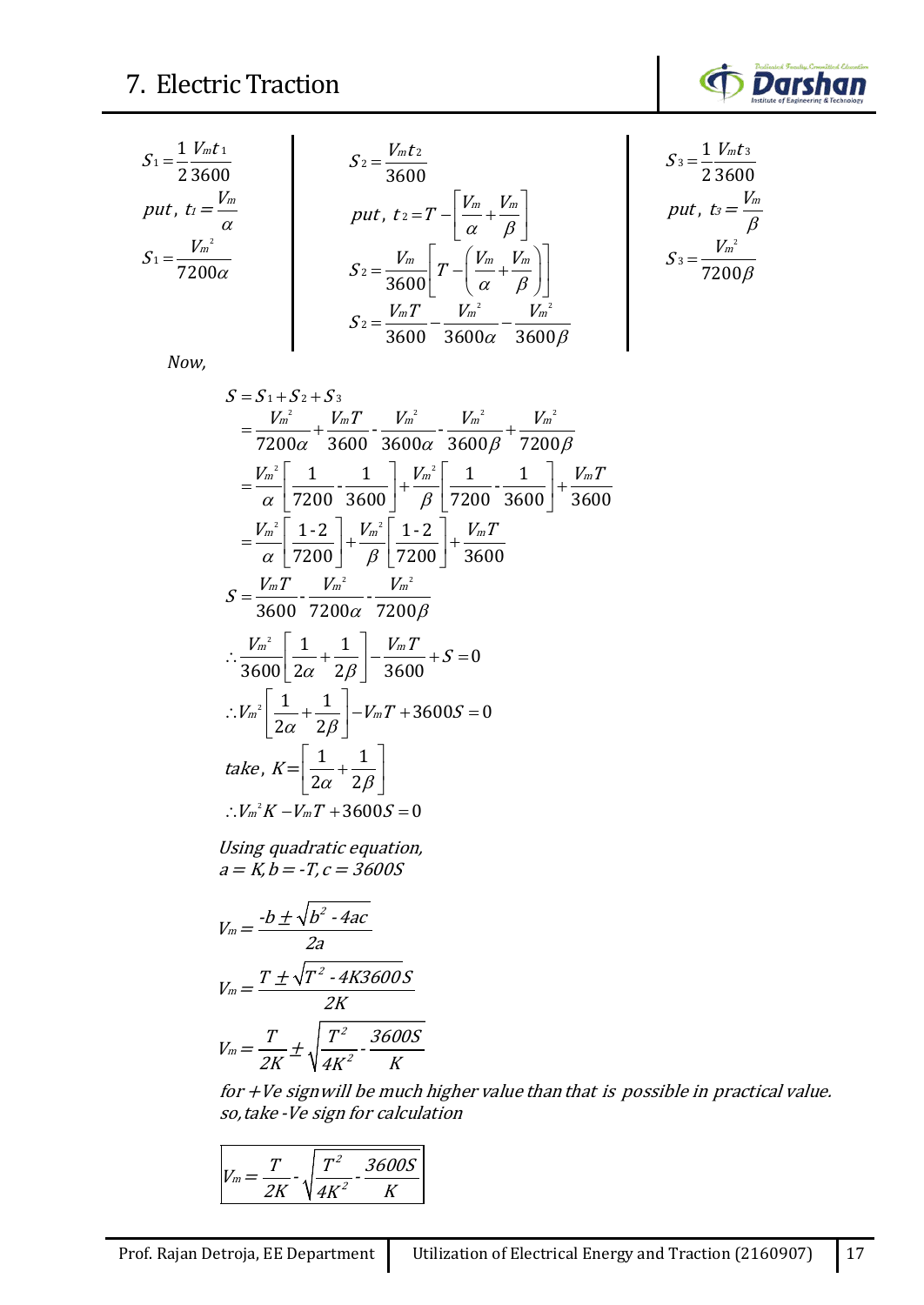

## **7.24 Calculation by quadrilateral speed-time curve**



*Figure 7.14 Quadrilateral Speed-Time Curves*

 $\alpha$  = Acceleration in kmphps  $\beta$  = Braking Retardation in kmphps  $V_1$  = Maximum speed at the end of acceleration in kmph  $V_2$  = Maximum speed at the end of Coasting in kmph  $T = Total$  time of run in sec  $\beta_\mathrm{c}\!=\! \mathit{Coasting}$  Retardation in kmphps Time for Acceleration in sec, t  $1 = \frac{V_1}{\alpha}$ Time for Retardation in sec,  $t_3 = \frac{V_2}{r_1}$ β =

Time for Free Run in sec, 
$$
t_2 = \frac{V_1 - V_2}{\beta_c}
$$

Total Distance of Run, in  $km(S) = Distance$  travelled during acceleration + Distance travelled during coasting <sup>+</sup> Distance travelled during braking

 $S = S_1 + S_2 + S_3$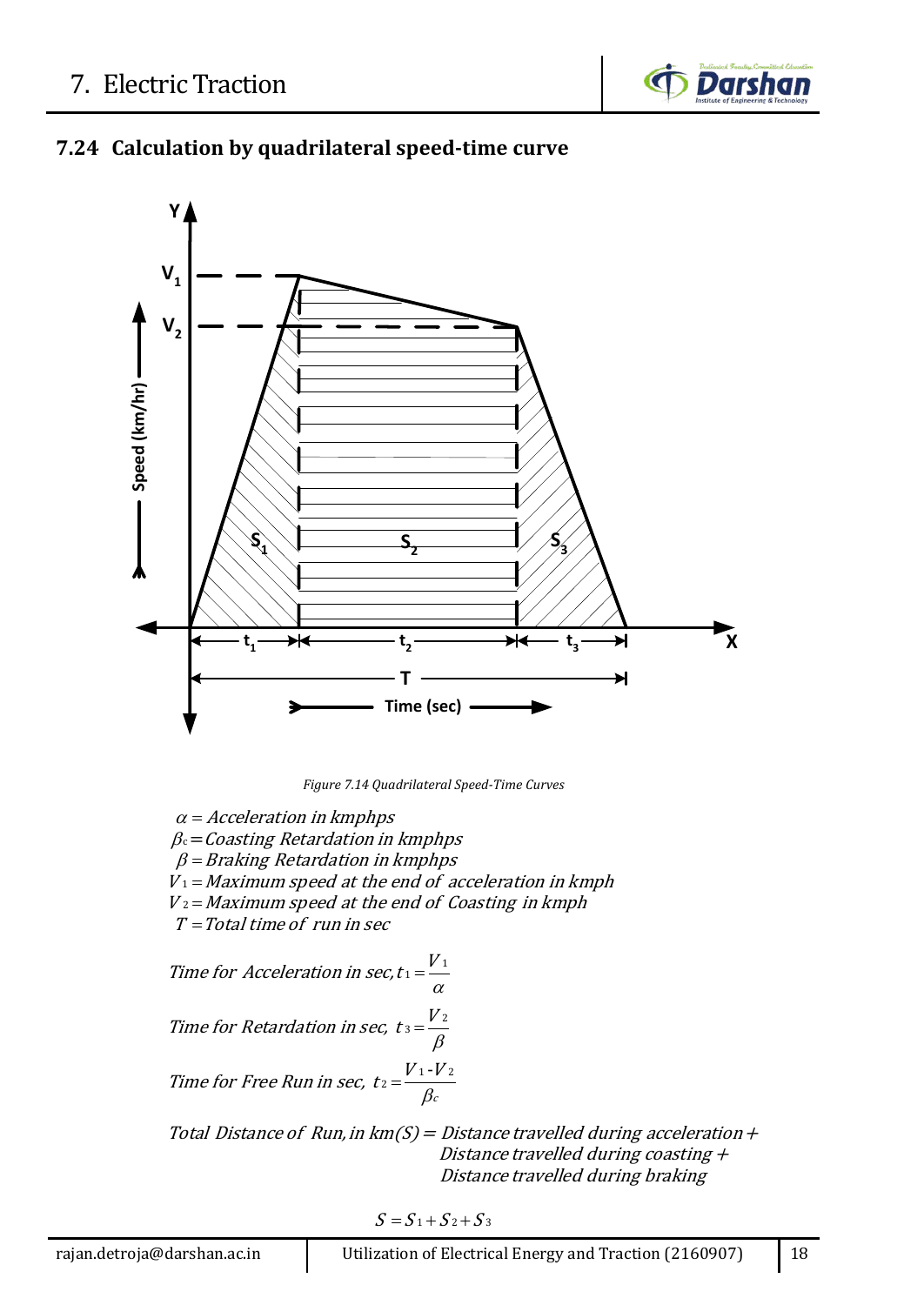

$$
S_1 = \frac{1}{2} \frac{V_1 t_1}{3600}
$$
  
\n
$$
S_2 = \frac{V_2 t_2}{3600} + \frac{1}{2} \frac{(V_1 - V_2) t_2}{3600}
$$
  
\n
$$
= \left(\frac{V_1 + V_2}{2}\right) \frac{t_2}{3600}
$$
  
\nNow,  
\n
$$
S = S_1 + S_2 + S_3
$$
  
\n
$$
S = \frac{1}{2} \frac{V_1 t_1}{3600} + \left(\frac{V_1 + V_2}{2}\right) \frac{t_2}{3600} + \frac{1}{2} \frac{V_2 t_3}{2600}
$$
  
\n
$$
= \frac{V_1 t_1}{7200} + \frac{V_1 t_2}{7200} + \frac{V_2 t_2}{7200} + \frac{V_2 t_3}{7200}
$$
  
\n
$$
S = \frac{V_1}{7200} (t_1 + t_2) + \frac{V_2}{7200} (t_2 + t_3)
$$
  
\nPut  $t_1 + t_2 + t_3 = T$   
\n
$$
S = \frac{V_1}{7200} (T - t_3) + \frac{V_2}{7200} (T - t_1)
$$
  
\n
$$
= \frac{T}{7200} (V_1 + V_2) - \frac{V_1 t_3}{7200} - \frac{V_2 t_1}{7200}
$$
  
\nPut,  $t_1 = \frac{V_1}{\alpha}$  &  $t_2 = \frac{V_2}{\beta}$   
\n
$$
S = \frac{T}{7200} (V_1 + V_2) - \frac{V_1 V_2}{7200} - \frac{V_2 V_1}{7200}
$$
  
\n
$$
T200S = T(V_1 + V_2) - V_1 V_2 \left[\frac{1}{\alpha} + \frac{1}{\beta}\right]
$$

*Now,*

$$
t_2 = \frac{V_1 - V_2}{\beta_c}
$$
  
\n
$$
V_2 = V_1 - t_2 \beta_c
$$
  
\n
$$
V_2 = V_1 - \beta_c (T - t_1 - t_3)
$$
  
\n
$$
V_2 = V_1 - \beta_c \left( T - \frac{V_1}{\alpha} - \frac{V_2}{\beta} \right)
$$
  
\n
$$
\left[ V_2 - \frac{\beta_c}{\beta} V_2 \right] = V_1 - \beta_c (T - \frac{V_1}{\alpha})
$$
  
\n
$$
V_2 = \frac{V_1 - \beta_c T + \frac{\beta_c}{\alpha} V_1}{1 - \frac{\beta_c}{\beta}}
$$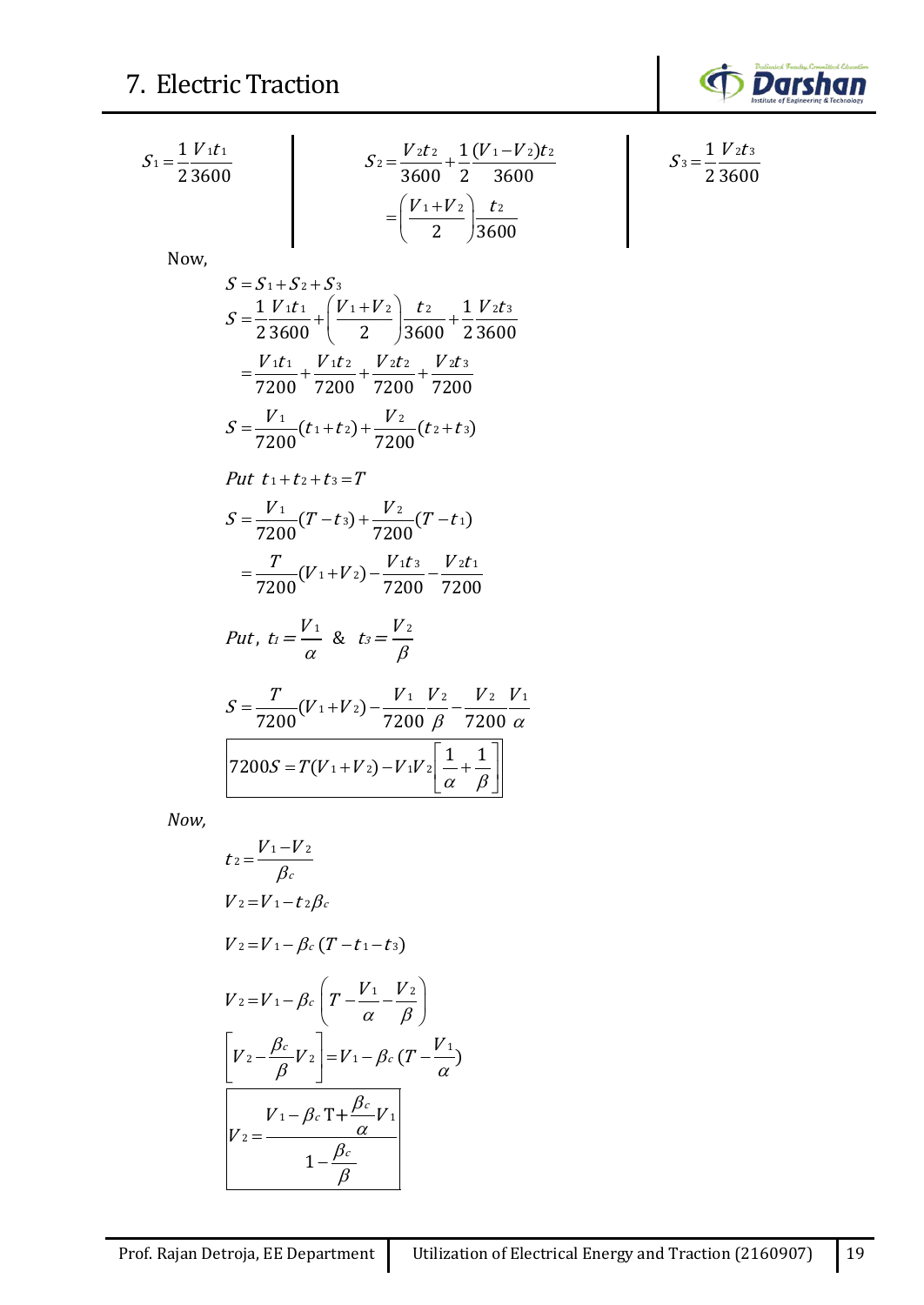

## **7.25 Mechanics of train movement**



*Figure 7.15 Transmission of Tractive Effort*

γ=  $T = T$ orque exerted by Motor  $F'$  = Tractive effort at Pinion  $F = Tractive$  effort at Wheel d' <sup>=</sup> Diameter of Pinion  $d =$  Diameter of gear Wheel  $D =$  Diameter of Road Wheel d gear ratio =  $\frac{a}{d'}$ 

η= Efficiency of Transmission

Let, driving Motor exert a torque  $\mathit{T}$  in Nm Tractive Effort at edge of pinion is given by

$$
T = F'\frac{d'}{2} or \boxed{F' = \frac{2T}{d'}}
$$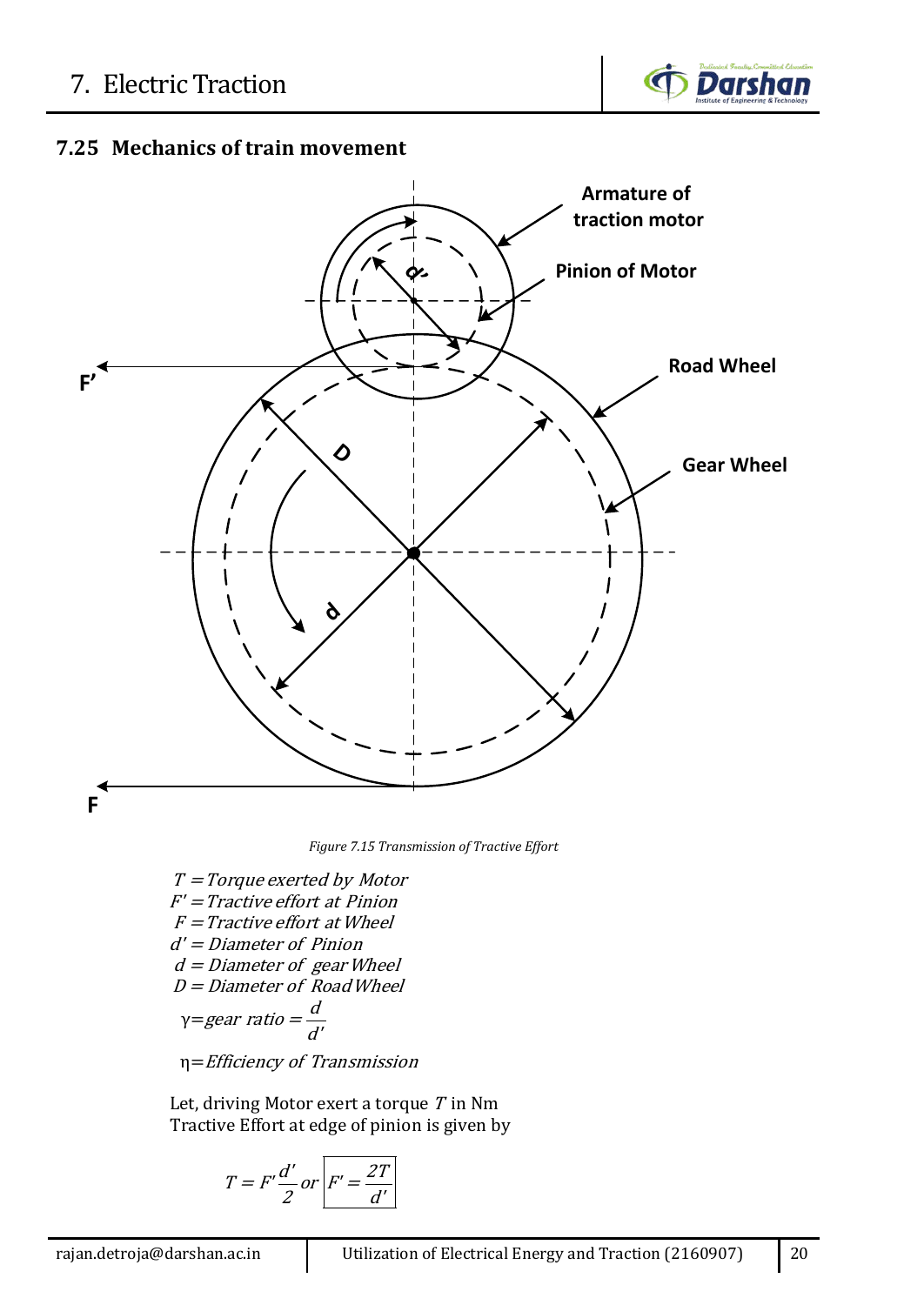

Tractive effort transferred the driving wheel

$$
F = \eta F' \left(\frac{d}{D}\right)
$$

$$
F = \eta \frac{2T}{d'} \left(\frac{d}{D}\right)
$$

$$
F = \eta T \frac{2\gamma}{D}
$$

## **7.26 Co-efficient of adhesion(***µ***)**

- Maximum friction force between driving wheel and track*=µW Where, µ=co-efficient of adhesion between driving wheel and track W=Weight of train on driving axles*
- Motion of train without slipping

*F≤ µW*

• Co-efficient of adhesion (*µ*)

 $\mu =$ Tractive effort to slip the wheels Adhesive Weight

#### *Table 7.5 Co-efficient of Adhesion*

| Speed in<br>kmph |                  | 1 <sub>1</sub><br>ᆚ | ററ<br>υc | г.<br>45            | 60                | $\overline{ }$ $\overline{ }$ $\overline{ }$<br>ັ |
|------------------|------------------|---------------------|----------|---------------------|-------------------|---------------------------------------------------|
| и                | $\Omega$<br>u.zə | 0.18                | 0.14     | $\sqrt{10}$<br>0.IL | 10<br><b>v.it</b> | 0.09                                              |

- For clean dry rails  $\mu$ =0.25
- For wet or greasy rails  $\mu$ =0.08
- Depends upon
	- o Friction between wheels and the rail track.
	- o Series-Parallel connection of Motor.
	- o Speed of Response of drive.
	- o Smoothness with which torque can be controlled.
	- o Nature of motor torque-speed characteristics.

## **7.27 Tractive effort for propulsion of train**

- "The effective force necessary to propel the train at the wheel of locomotive is called the tractive effort." It measured in N.
- Total tractive effort required to run a train on track = Tractive effort required for linear and angular acceleration + Tractive effort to overcome the effort of gravity + Tractive effort to overcome the train resistance.
- $\bullet$   $Ft = F_a \pm F_g + F_r$

## **(a) Tractive effort for Acceleration**

- According to laws of dynamics,
	- *Force = mass(kg) × Acceleration(m/s2)*  $F = m \alpha$  (N or kg·*m*/ $s^2$ )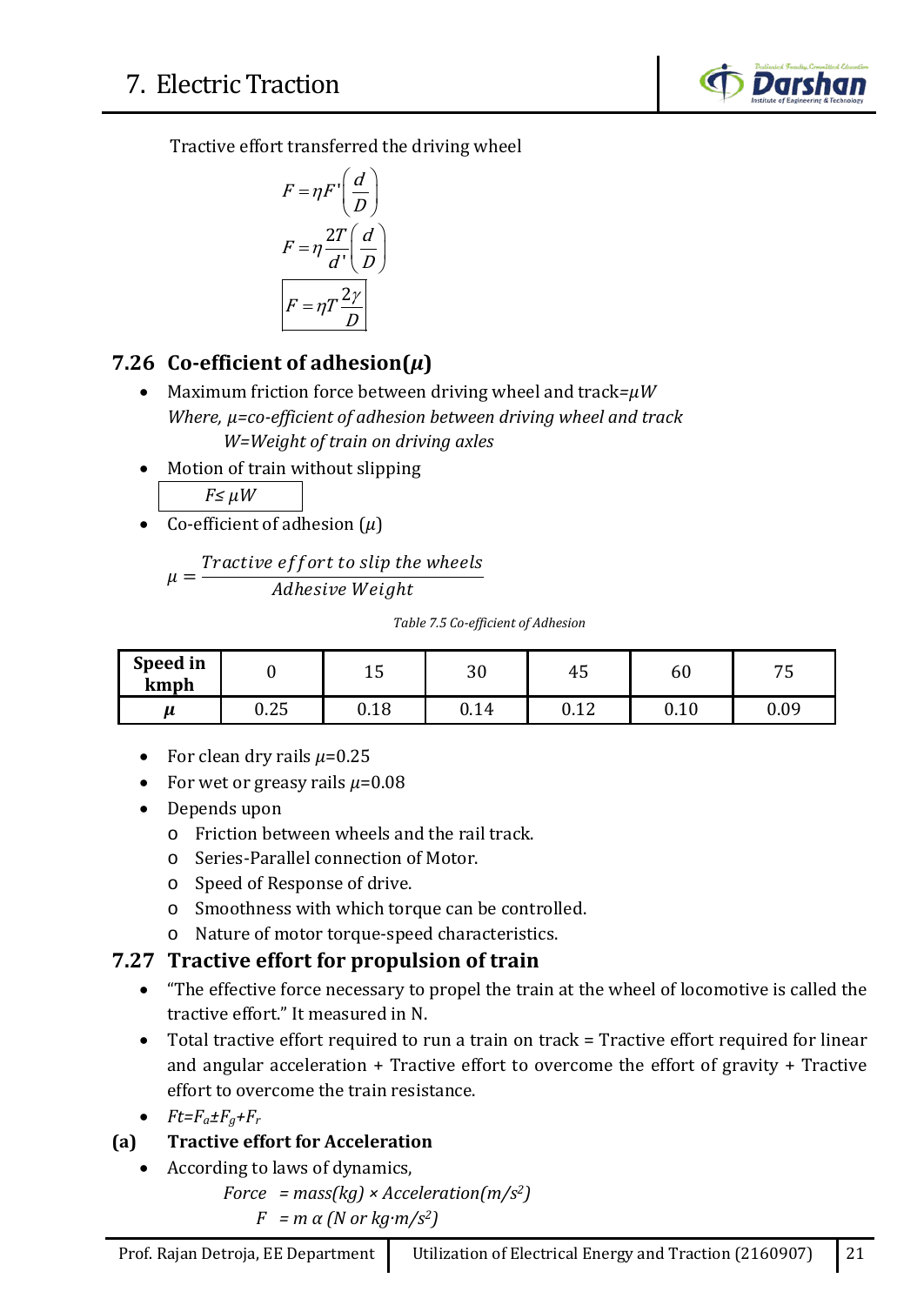

$$
m=W \text{ (tones) (weight of train)}
$$
\n
$$
m=1000W \, kg
$$
\n
$$
Acceleration = α \, (km/h/s)
$$
\n
$$
= α \times 1000/3600 \, (m/s2)
$$
\n
$$
= 0.2778 \, α \, (m/s2)
$$
\n
$$
= 0.288 \, N = 0.281 \, N = 0.281 \, N = 0.281 \, N = 0.281 \, N = 0.281 \, N = 0.281 \, N = 0.281 \, N = 0.281 \, N = 0.281 \, N = 0.281 \, N = 0.281 \, N = 0.281 \, N = 0.281 \, N = 0.281 \, N = 0.281 \, N = 0.281 \, N = 0.281 \, N = 0.281 \, N = 0.281 \, N = 0.281 \, N = 0.281 \, N = 0.281 \, N = 0.281 \, N = 0.281 \, N = 0.281 \, N = 0.281 \, N = 0.281 \, N = 0.281 \, N = 0.281 \, N = 0.281 \, N = 0.281 \, N = 0.281 \, N = 0.281 \, N = 0.281 \, N = 0.281 \, N = 0.281 \, N = 0.281 \, N = 0.281 \, N = 0.281 \, N = 0.281 \, N = 0.281 \, N = 0.281 \, N = 0.281 \, N = 0.281 \, N = 0.281 \, N = 0.281 \, N = 0.281 \, N = 0.281 \, N = 0.281 \, N = 0.281 \, N = 0.281 \, N = 0.281 \, N = 0.281 \, N = 0.281 \, N = 0.281 \, N = 0.281 \, N = 0.281 \, N = 0.281 \, N = 0.281 \, N = 0.281 \, N = 0.281 \, N = 0.281 \
$$

- So, tractive effort required for linear acceleration *Fa = m α=1000W×0.2778 α Fa =277.8 Wα (N)*
- Rotating parts of train such as wheels & motor also accelerate in angular direction.
- Tractive effort required is equal to tractive effort required to have angular acceleration of rotating parts and tractive effort required to have the linear acceleration.
- Angular acceleration depends on individual weight and radius of gyration of the rotating parts of train,

*We=Equivalent or acceleration weight of train We>W (8 to 15%)*

• Tractive effort required for acceleration *Fa =277.8 We α (N)*

### **(b) Tractive effort to overcoming the effect of gravity**

"When a train is on a slope, a force of gravity equal to the component of the dead weight along the slope acts on the train and tends to cause its motion down the gradient or slope."

![](_page_21_Figure_11.jpeg)

*Figure 7.16 Effect of Gravity*

- *Force due to gradient,*  $F_g = 1000W \sin\theta$  (kg).
- *Percentage gradient (G%) G=sinθ*

*G%=100\*sinθ sinθ=(G%)/100 Fg =10WG% (kg) =10WG%\*9.81 (N) Fg=98.1WG% (N)*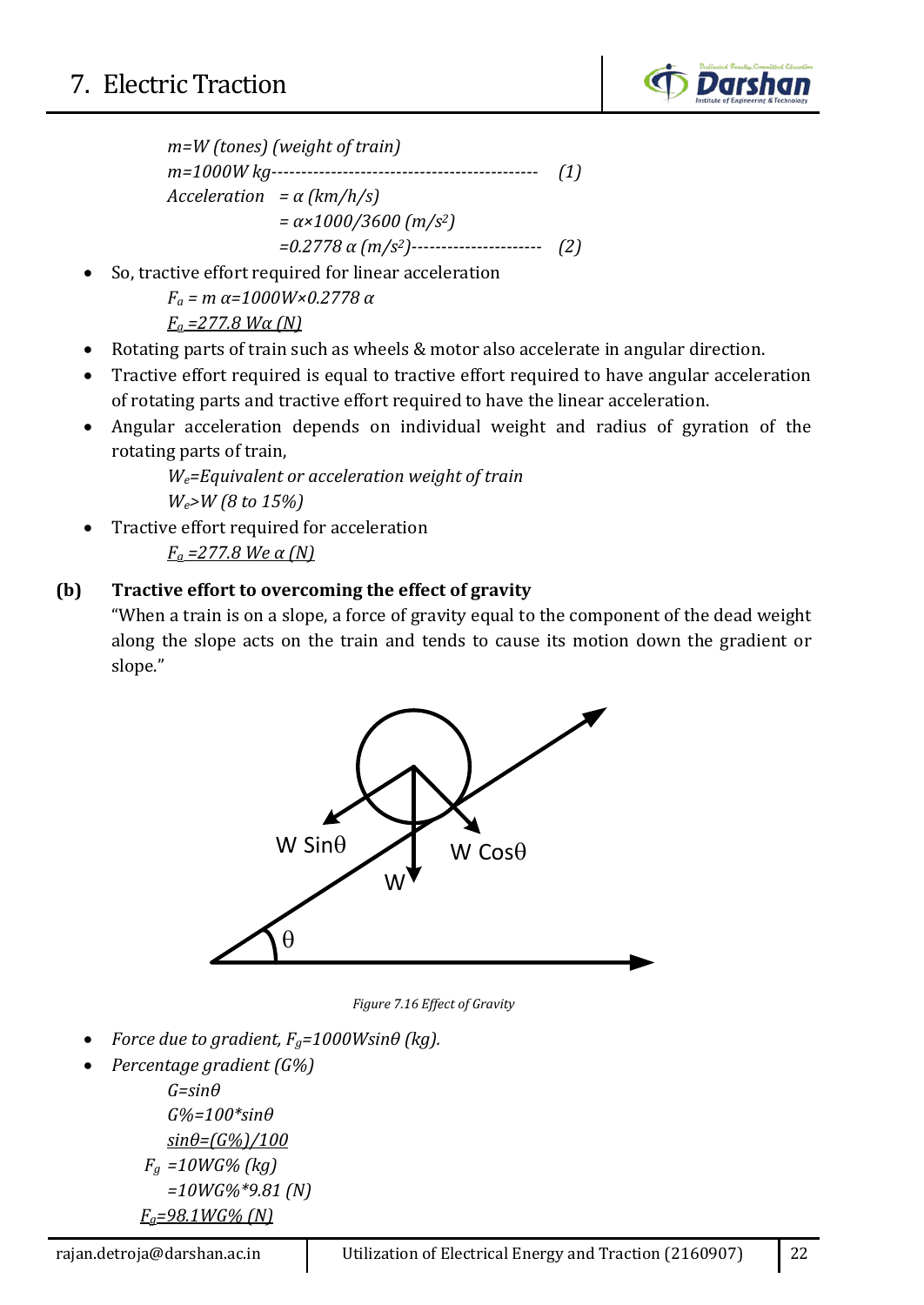![](_page_22_Picture_1.jpeg)

#### **(c) Tractive effort to overcome train resistance**

- Train Resistance consists of all the forces resisting the motion of a train when it is running at uniform speed on a straight and level track.
- Train resistance
	- o The friction at the various parts of the rolling stock.
	- o The friction between the track and wheel.
	- o Air resistance.
- The general equation for the train resistance is given as *R=K1+K2V+K3V2*

## *Where, K1, K2, K3 are constant and depends upon type of train and track*

 *R is resistance in N V is speed in km/hr*

• Tractive effort required to overcome the train resistance *Fr=W\*r (N)*

*Where, r=Specific train Resistance, N/tonne of dead weight*

![](_page_22_Figure_13.jpeg)

*+ve sign for the motion up the gradient -ve sign for the motion down the gradient*

## **7.28 AC electric locomotive**

![](_page_22_Figure_16.jpeg)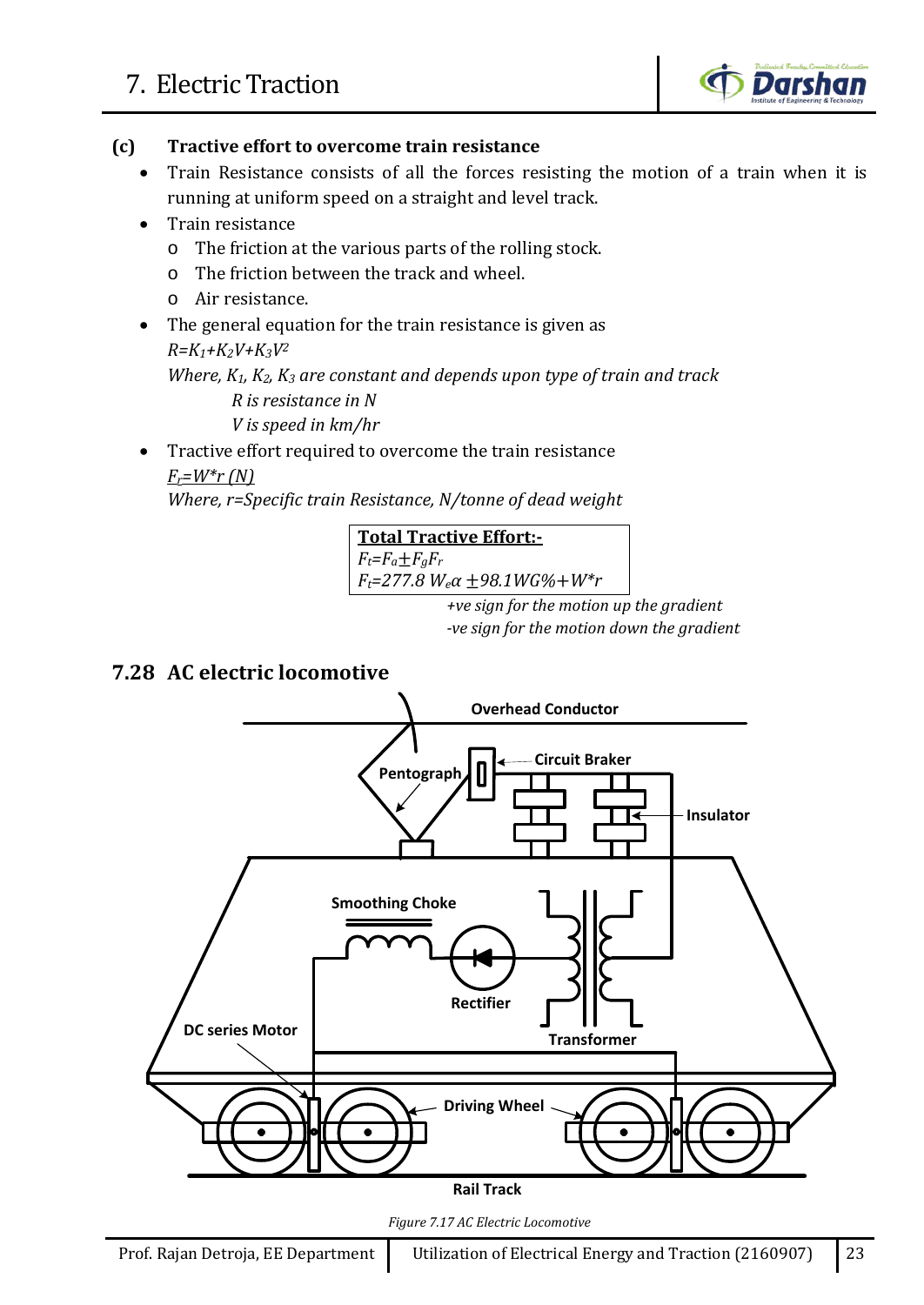![](_page_23_Picture_1.jpeg)

#### **(a) Overhead conductor**

• This is the overhead conductor running along the track through which high voltage AC (22 to 25 kV) is supplied from traction substation and fed to the locomotive.

## **(b) Pantograph**

• It is a current collecting device mounted on the roof of locomotive. It collects the required power from overhead conductor and feds to locomotive.

## **(c) Circuit Breaker**

The circuit breaker is a protective device for locomotive equipments. It is mounted on the roof of locomotive. The function of circuit breaker is to make the supply ON and OFF both in normal and faulty condition.

#### **(d) On load Tap changer**

The on-load tap changer is a speed regulating devices of motors. It regulates motor speed by varying voltage from input side of the transformer.

### **(e) Transformer**

• The transformer is used to step down the line voltage from 25 kV to 1500 V or required voltage to run the traction motor.

## **7.29 General features of traction motor**

#### **(a) Mechanical Features**

- A traction motor must be robust and capable to withstand continues vibrations since service conditions are extremely severe.
- The weight of the traction motor should be minimum in order to increase the pay load capacity of the vehicle.
- The traction motor is located underneath a motor coach, therefore must be small in overall dimensions specially in its overall diameter.
- The traction motor must be totally enclosed type, particularly when mounted beneath the locomotive or motor coach, to provide protection against ingress of dirt, dust, water, mud etc.

(Thus, for magnetic circuit of traction motor cast iron, which cannot withstand continuous vibrations, is not suitable. Use of cast steel or fabricated steel, which gives more mechanical strength, is made in place of cast iron. Those parts of the motor, which are not highly stressed; must be made of pressed or fabricated steel plates and light alloys.)

## **(b) Electrical Features**

- High Starting Torque:- A traction motor must be capable of developing high starting torque, specially when train is to be accelerated at a reasonably high rate such as in case of urban or suburban services.
- Simple Speed Control:- The traction motor should be amenable to simple speed control methods as an electric train has to be started and stopped very often.
- Self-relieving Property:- The speed-torque characteristics of the motor should be such that the speed may fall with the increase in load. The motors having such speed-torque characteristics are self protective against excessive overloading as power output of a motor is proportional to the product of torque and speed.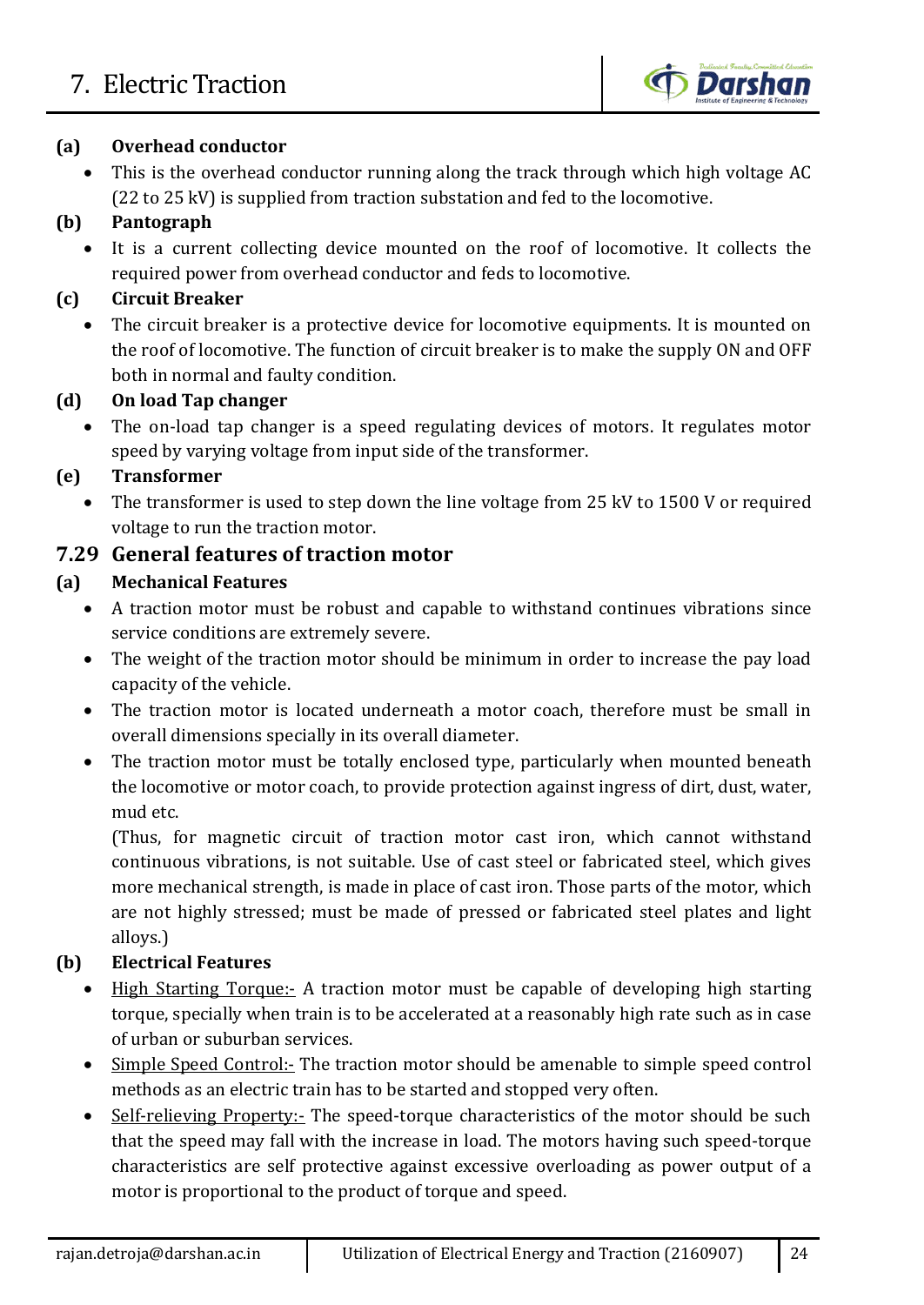![](_page_24_Picture_1.jpeg)

- Possibility of dynamic or regenerative braking:- The traction motor should be amenable to easy and simple methods of rheostatic and/or regenerative braking,
- Capability of withstanding voltage fluctuations:- Traction motor should be capable of withstanding rapid fluctuations in supply voltage without undue effect on its performance since in traction work rapid voltage fluctuation owing to heavy current inrush at start, is common feature.
- Capability of withstanding temporary interruption of supply:- Traction motor should be capable of withstanding temporary interruptions of supply without undue rush of current, since it occurs at the instant of crossing over the cross-over and section insulators.
- Overload capacity:- Traction motor should be capable of taking excessive load as it is subjected to very arduous duty.
- Parallel running: In traction work, usually more than one motor (two or four motors per motor car) are required. Traction motors, therefore, should be of such speed-torque and current-torque characteristics that when they are operated in parallel and mechanically coupled, they share the load almost equally.

(No motor meets all the requirement mentioned above. Most suitable motor for dc systems are the series and compound motors whereas for ac systems the single phase series motors and 3-phase induction motors are employed.)

### **7.30 Starting and speed control of DC traction motors**

• Various methods used for starting and controlling of speed of dc series motors are discussed below.

#### **(a) Rheostatic Control**

![](_page_24_Figure_11.jpeg)

*Figure 7.18 Rheostatic Control*

- A series motor can be started by connecting as external resistance in series with the main circuit of motor. At the starting instant, since the back emf developed by the motor is zero, therefore, the resistance connected in series with the motor is maximum and is of such a value that the voltage drop across it with full load rated current is equal to line voltage.
- As motor speeds up, the back emf developed by the motor increases, therefore, the external resistance is gradually reduced in order to maintain the current constant throughout the starting or accelerating period.
- Basic traction motor circuit with rheostatic starting is shown in Figure 7.18.
- In this method there is a considerable loss of energy in the external circuit.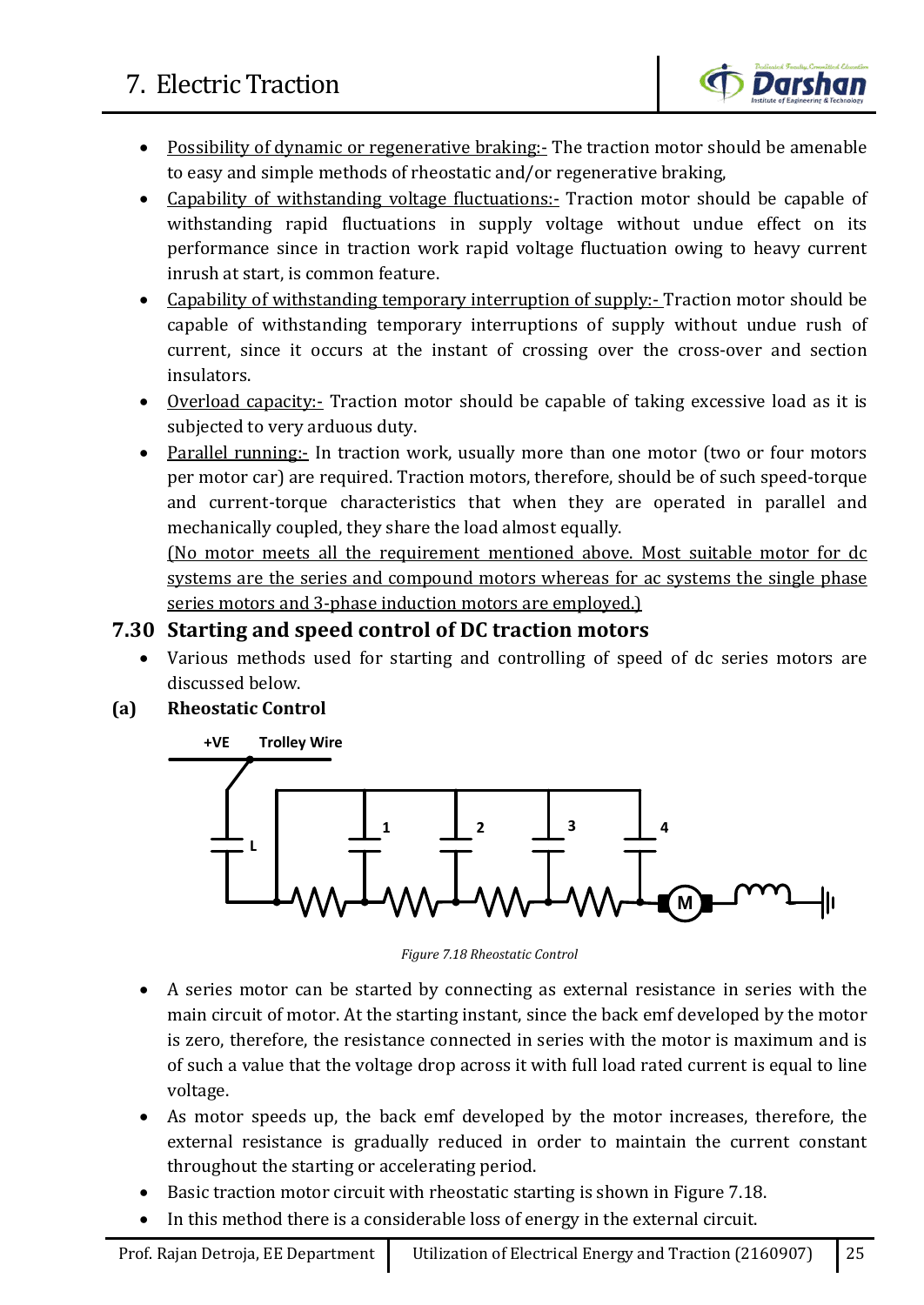The resistors employed are designed for short-time rating and not for continuous rating as they are required to carry current only during starting of motors. The motor can, therefore, have only one speed characteristics.

**Darshan** 

#### **(b) Series-Parallel Control**

- The main disadvantage of wastage of electrical energy in rheostatic control is partly overcome in this method when there are two or more motors.
- In case of two motors, the motors are first connected in series with each other and starting and control resistance as illustrated in Figure 7.19(a).

![](_page_25_Figure_5.jpeg)

*Figure 7.19(a)*

The additional resistance is gradually cut-out by controller as the motor attain speeds and finally the control resistance is totally removed, then each motor has one half of the line voltage across it, as shown in Figure 7.19(b).

![](_page_25_Figure_8.jpeg)

*Figure 7.19(b)*

- This is the first running position. In this position for any given value of armature current, each motor will run at half of its normal speed.
- In the next step the two motors are connected in parallel and in series with a variable resistance R, as shown in Figure 7.19(c).

![](_page_25_Figure_12.jpeg)

*Figure 7.19(c)*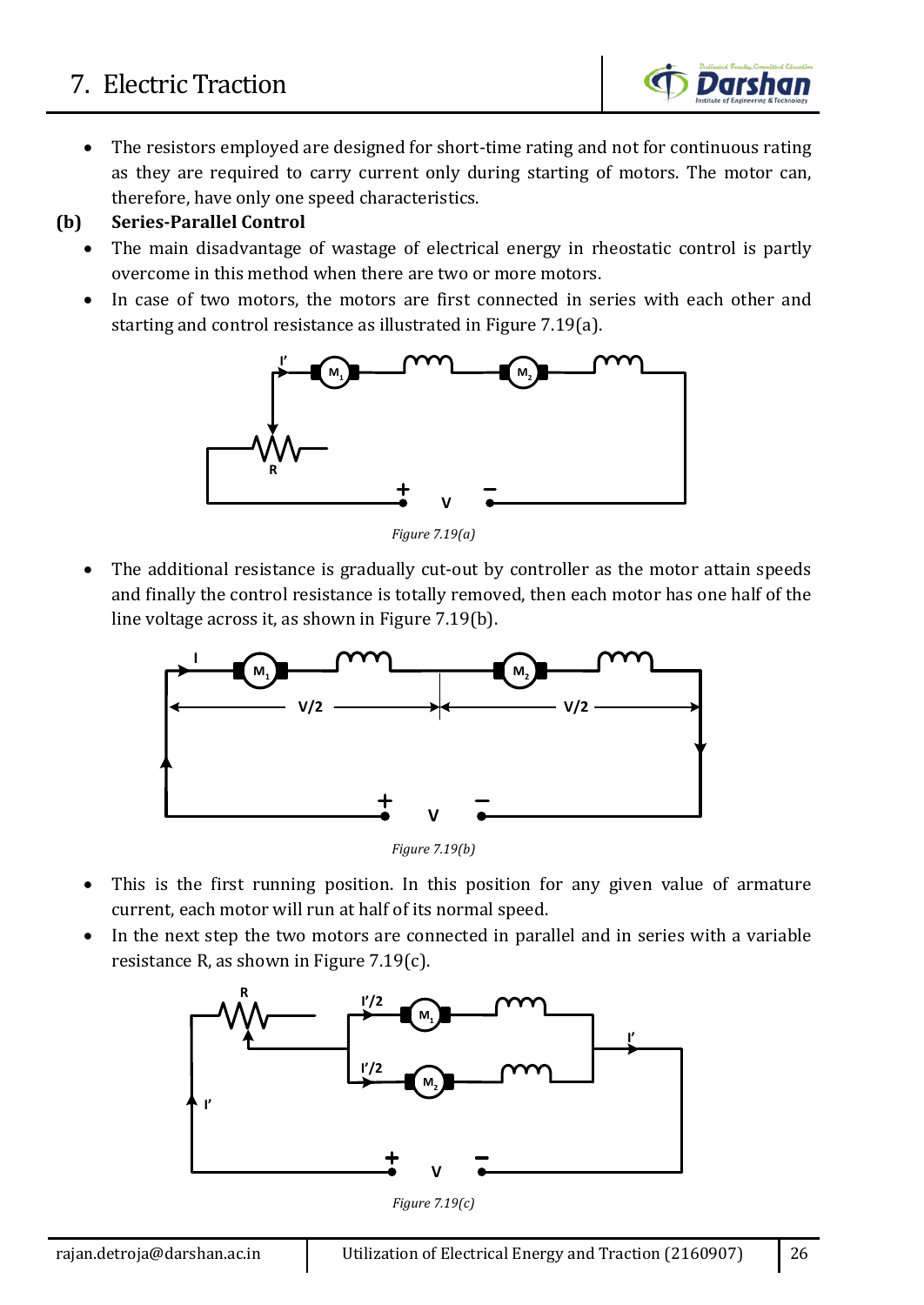![](_page_26_Picture_1.jpeg)

• This resistance is gradually cut out as the motors attain the speed and finally when this resistance is totally removed from the circuit, as illustrated in Figure 7.19(d), the second position is obtained.

![](_page_26_Figure_3.jpeg)

*Figure 7.20 Combination of Series-Parallel and Resistance Control of DC Series Motors*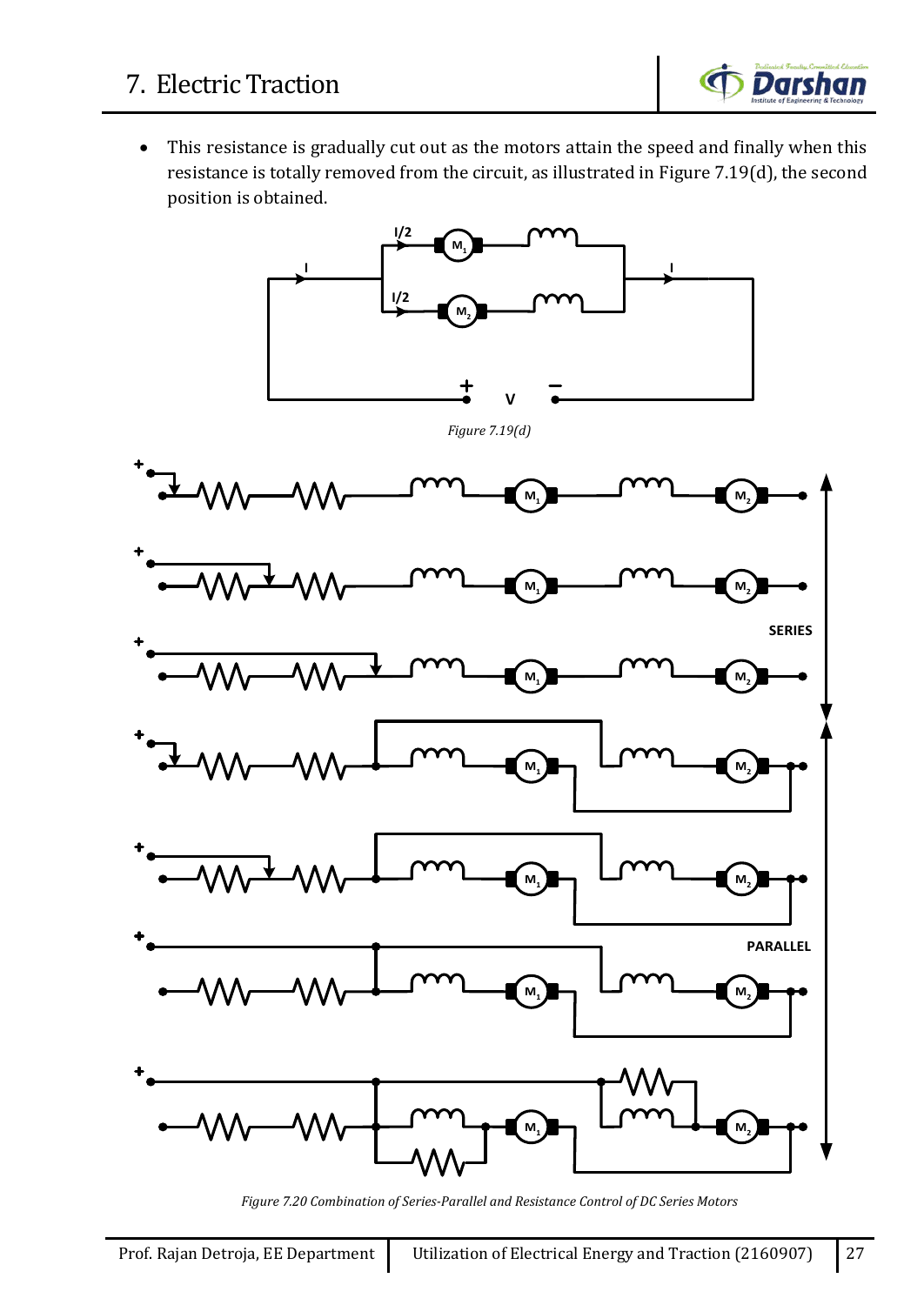- In this position each motor is connected across the full line voltage. A diagram of connections illustrating the switching sequence is given in Figure 7.20.
- **(c) Field Control**

![](_page_27_Figure_4.jpeg)

*Figure 7.21 Field Divertor Method of Speed Control for DC Series Motors*

![](_page_27_Figure_6.jpeg)

*Figure 7.22 Tapped Field Control for DC Series Motors*

- As the speed of the motor is inversely proportional to the flux (constant voltage), therefore the speed can be varied by varying the flux.
- It can be varied either (i) by connecting a variable resistance known as diverter in parallel with the field winding or (ii) by cutting out some of the field turns.
- In both case flux can be only reduced, therefore, this method is known as field weakening method and speed above normal can be obtained.
- By this method speed can be raised to the extent of 15 to 30 percent of normal speed owing the design difficulties arising with traction motor.
- This method is no use for starting purpose and by using field weakening method of speed control the necessity of changing the gear ratio can be eliminated.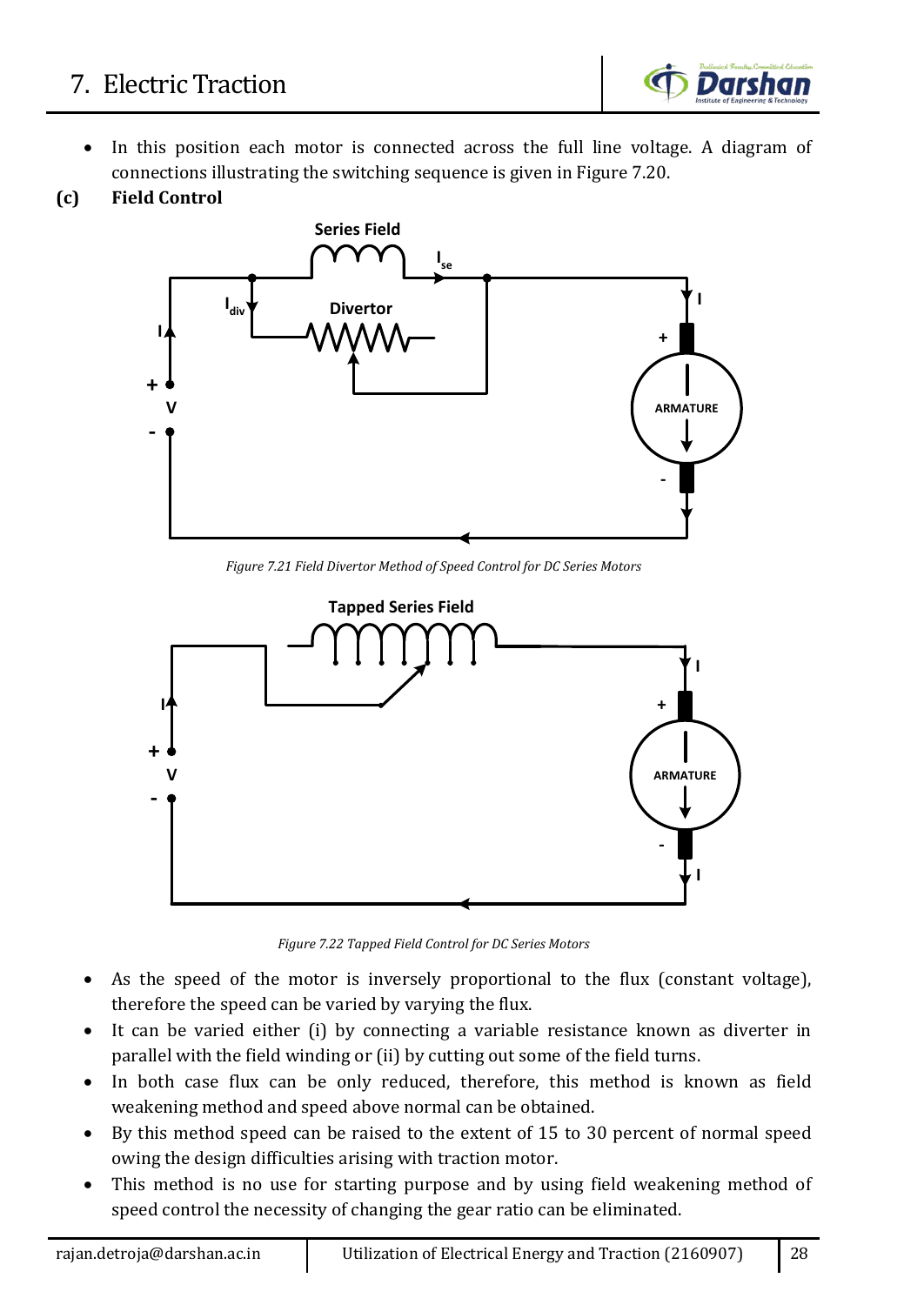![](_page_28_Picture_1.jpeg)

## **7.31 Chopper control (DC EMU and AC EMU)**

#### **(a) DC EMU(DC Electrical Multiple Unit)**

- Figure 7.23 shows arrangement of DC EMU. DC supply from overhead conductor is collected by pantograph and given to converter.
- Inverter is a device which converters DC to AC one inverter gives 3-phase AC output to 3-phase traction motor.
- Other inverter gives 3-phase output to a 3-phase transformer. The 3-phase supply can be used for air-conditioning, fans and compressors.
- The transformer output is converted to DC by means of a rectifier and this DC is used for battery charging control.
- Figure 7.23 shows that general block diagram of electronic power and auxiliary services on DC EMU.

![](_page_28_Figure_9.jpeg)

## **(b) AC EMU**

- Figure 7.24 shows arrangement of AC EMU. Single phase AC supply is collected from overhead conductor by means of pantograph and it is given to the step down transformer. The output of transformer is converted to DC by a rectifier and then given to inverter.
- Figure 7.24 shows that general block diagram of electronic power and auxiliary services on AC EMU. The function of remaining components is same as that of DC EMU.

## **7.32 Metro system**

- Metro system is underground railway system. It runs with electric power. The metro system is best suited for densely populated cities where local transport is crucial.
- The signaling activities are to be tightly coordinated. The headway distance is also crucial if more than one train works on single track.

*Figure 7.23 Block diagram of electronic power and auxiliary services on DC EMU*